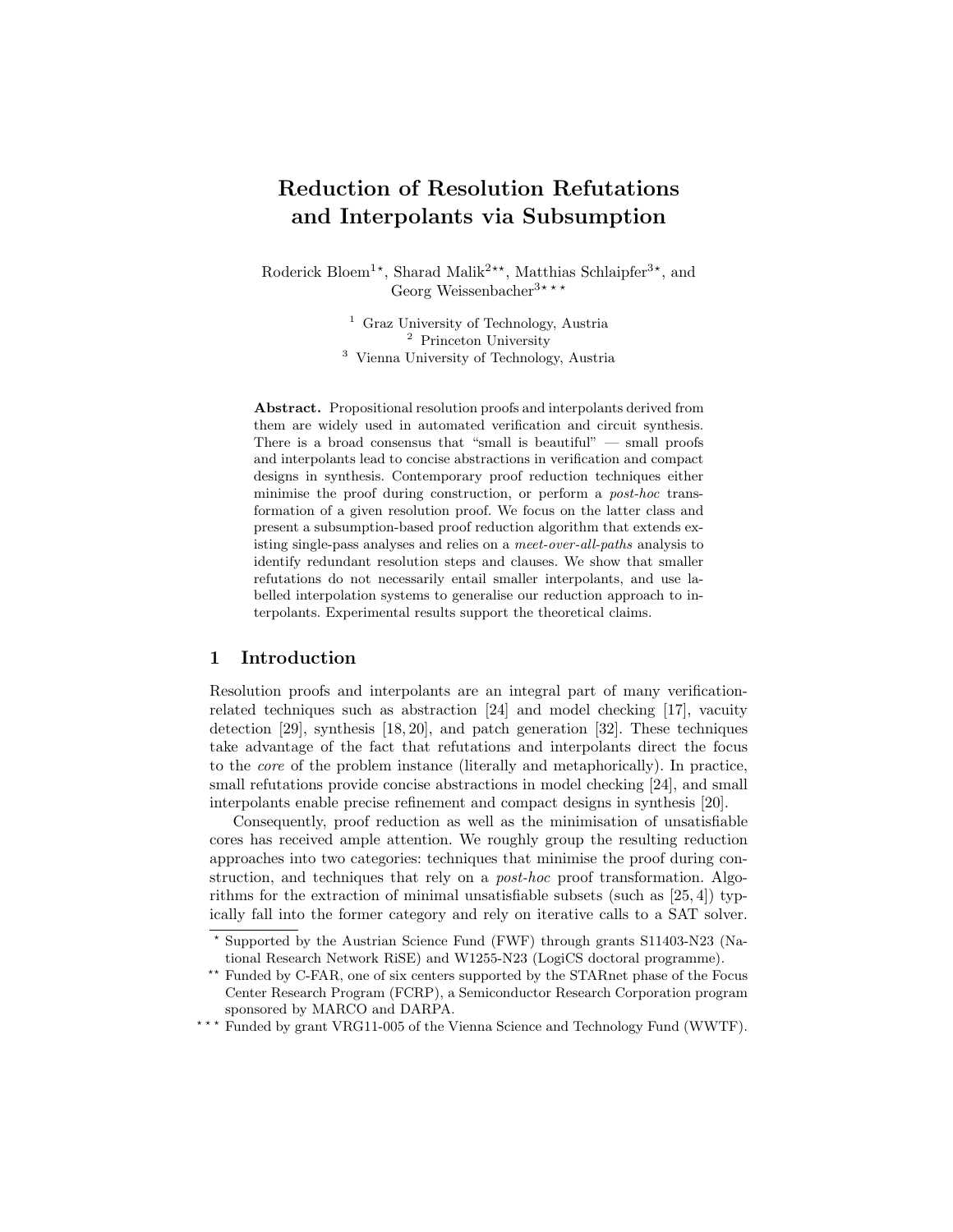Representatives of the latter class reduce the proof size by identifying and eliminating redundancies (e.g. [3, 16, 28, 7]). The focus of these reduction algorithms is not on minimality but scalability, which is why they avoid additional SAT calls. Naturally, there are also hybrid approaches: Gershman et al. [14], for instance, rely on a solver to detect redundancies in a given proof.

The focus of our work is on post-hoc proof transformations. The motivation for this decision is two-fold. Firstly, while small proofs and interpolants are desirable, minimality is often not necessary and comes at the cost of scalability [3]. Secondly, it is possible to harvest information from a complete proof that is not available during proof construction. This idea is very explicit in [16], where a meet-over-all-paths analysis identifies redundant literals and resolution steps (discussed in §3.1). Other authors [3, 28] deploy a richer set of transformation rules (including pivot and unit recycling), but fail to exploit the information readily available in the proof. In §3, we cast pivot and unit recycling [3, 16, 13, 28] more generally as subsumption and generalise them in a single concise transformation rule (Theorem 1). Subsumption has been successfully deployed during proof construction (in [33], for instance). We use subsumption as a postprocessing step and carry forward the idea of [16] to use proof analysis to identify redundancies that were not eliminated during proof construction. proof construction (in [33], for instance, and implicitly in [15]). We use subsumption as a post-processing step and carry forward the idea of [16] to use proof analysis to identify redundancies not eliminated during proof construction.

Interpolation is often an after-thought to proof reduction. It is common practice to extract interpolants from a reduced proof [27] and to subsequently compact the result by removing structural redundancy [8]. We show in §4 that pivot and unit recycling can actually increase the number of variables in an interpolant. In §4, we lift the results from §3 to labelled clauses in the framework of labelled interpolation systems [12], thus avoiding transformations that introduce nonessential [10] (or peripheral [29]) variables.

Contributions. In §3, we present a single concise transformation rule (Theorem 1) which, based on subsumption, generalises existing proof reduction techniques [3, 13, 16]. We show in §4 that careless transformations may increase interpolant size, and lift the results from §3 to labelled clauses [12] to rule out detrimental reductions (Theorem 2). §5 covers our implementation and provides an experimental evaluation that demonstrates a small but consistent improvement over [13, 16].

## 2 Notation and Preliminaries

This section introduces our notation and restates some prior results on proof restructuring [11] in §2.1, and labelled interpolation systems [12, 10] in §2.2.

#### 2.1 Formulae, Proofs, and Transformations

Propositional Formulae. We work in the standard setting of propositional logic. Formulas are defined over a set  $X$  of propositional variables, the logical con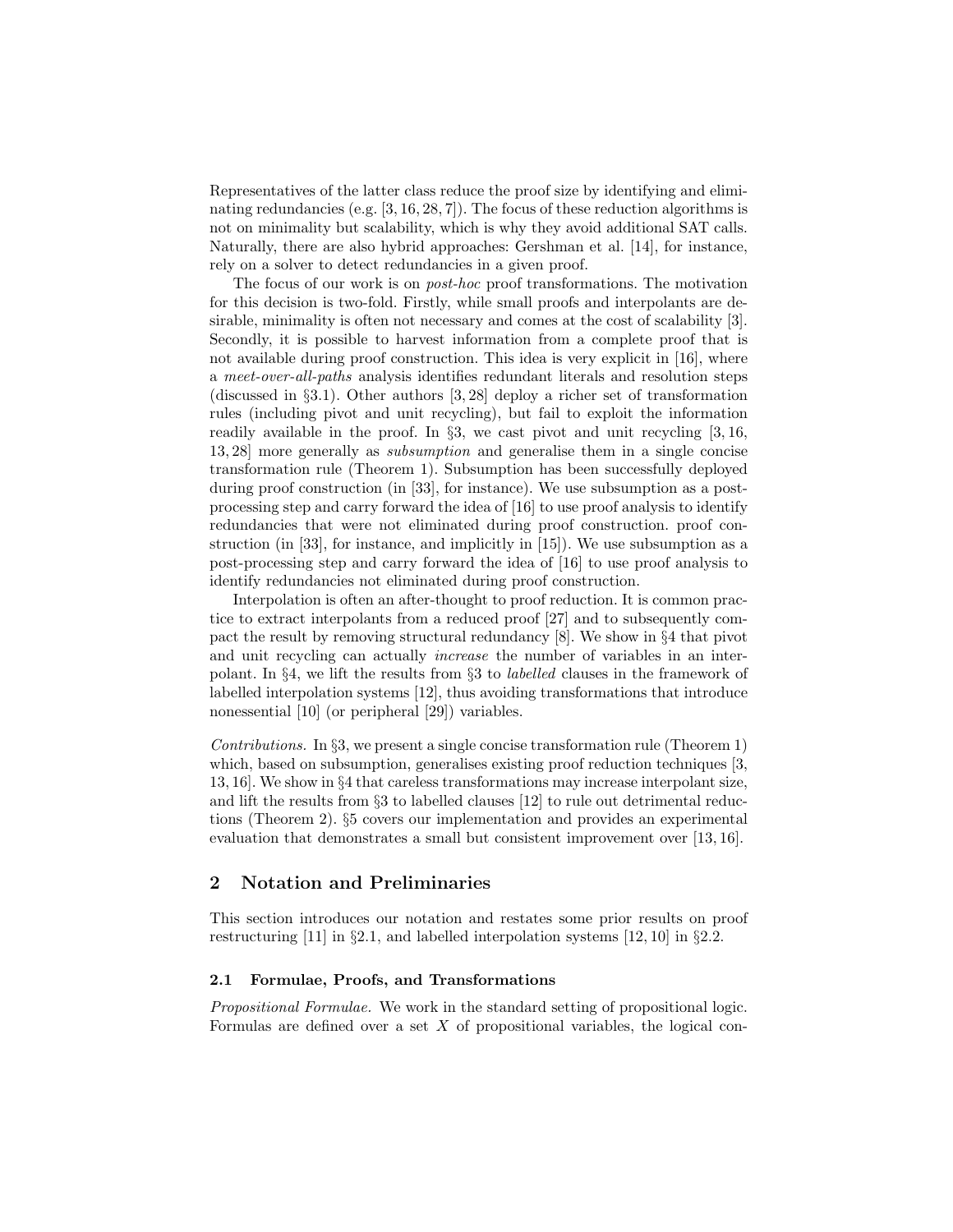stants T and F (denoting true and false, respectively), and the standard logical connectives  $\wedge$ ,  $\vee$ ,  $\Rightarrow$ , and  $\neg$  (denoting conjunction, disjunction, implication, and negation, respectively).

Lit  $X = \{x, \overline{x} | x \in X\}$  is the set of literals over X, where  $\overline{x}$  is short for  $\neg x$ . We write var(t) for the variable occurring in the literal  $t \in \text{Lit}_X$ , and  $\text{Var}(F)$ to denote the variables occurring in a formula  $F$ . A clause  $C$  is a set of literals interpreted as a disjunction. A clause C subsumes a clause D if  $C \subseteq D$ . The empty clause  $\square$  contains no literals and is interpreted as F. The disjunction of two clauses C and D is their union, denoted  $C \vee D$ , which is further simplified to  $C \vee t$  if D is the singleton  $\{t\}$ . A propositional formula in Conjunctive Normal Form (CNF) is a conjunction of clauses, also represented as a set of clauses.

Resolution Proofs. The resolution rule is an inference rule deriving a new clause from two clauses containing complementary literals. The clauses  $C \vee x$  and  $D \vee \overline{x}$ are the *antecedents*, x is the *pivot*, and  $C \vee D$  is the *resolvent*. Res $(C, D, x)$ denotes the resolvent of  $C$  and  $D$  with the pivot  $x$ .

**Definition 1 (Resolution Proof, Refutation).** A resolution proof  $R$  is a directed acyclic graph  $(V_R, E_R, piv_R, \ell_R, \mathbf{s}_R)$ , where  $V_R$  is a set of vertices,  $E_R$ is a set of edges, piv<sub>R</sub> is a function mapping vertices to pivot variables,  $\ell_R$ is a function mapping vertices to formulae, and  $s_R \in V_R$  is a designated sink vertex. An initial vertex has in-degree 0. All other vertices are internal and have in-degree 2. The sink  $s_R$  has out-degree 0. For every internal vertex v with  $(v_1, v), (v_2, v) \in E_R$ , we have  $\ell_R(v) = \text{Res}(\ell_R(v_1), \ell_R(v_2), \text{piv}_R(v))$ . A resolution proof R is a resolution refutation if  $\ell_R(\mathbf{s}_R) = \Box$ .

The subscripts above are dropped if clear from the context. A vertex  $v_i \in R$ is a parent of  $v_j$  if  $(v_i, v_j) \in E_R$ . Let  $v^+$  and  $v^-$  be the parents of v such that  $piv(v) \in \ell(v^+)$  and  $\neg piv(v) \in \ell(v^-)$ . A vertex  $v_i$  is an ancestor of  $v_j$  if there is a path from  $v_i$  to  $v_j$ . A vertex  $v_i$  dominates  $v_j$  if all paths from  $v_j$  to  $s_R$  visit  $v_i$ . The substitution  $R[v_1 \leftarrow v_2]$  replaces the sub-proof rooted at  $v_1$  with the sub-proof rooted at  $v_2$ :

**Definition 2.** Let  $R = (V_R, E_R, piv_R, \ell_R, \mathbf{s}_R)$ , and let  $v_1, v_2 \in V_R$   $(v_1 \neq v_2)$ such that  $v_1$  is not an ancestor of  $v_2$ . The substitution of  $v_1$  with  $v_2$  in R, denoted by  $R[v_1 \leftarrow v_2]$ , is the directed acyclic graph  $G = (V_G, E_G, piv_G, \ell_G, \mathbf{s}_G)$ , where  $V_G = V_R \setminus \{v_1\}, E_G = (E_R \setminus \{(u, v) | u = v_1 \vee v = v_1\}) \cup \{(v_2, v) | (v_1, v) \in E_R\},$  $\ell_G(v) = \ell_R(v)$  and  $piv_G(v) = piv_R(v)$  for all  $v \neq v_1$ , and  $\mathbf{s}_G$  is  $\mathbf{s}_R$  if  $v_1 \neq \mathbf{s}_R$ and  $v_2$  otherwise.

The transformation  $R[v_1 \leftarrow v_2]$  does not necessarily yield a valid resolution proof. The transformation  $\text{RestoreRes}(G, v)$  as defined below restores the validity of the single resolution step at vertex  $v$ .

**Definition 3.** Let G be the directed acyclic graph  $(V_G, E_G, piv_G, \ell_G, \mathbf{s}_G)$ . The transformation RestoreRes $(G, v)$  yields G if v is an initial vertex of G. For an internal vertex  $v \in V_G$ ,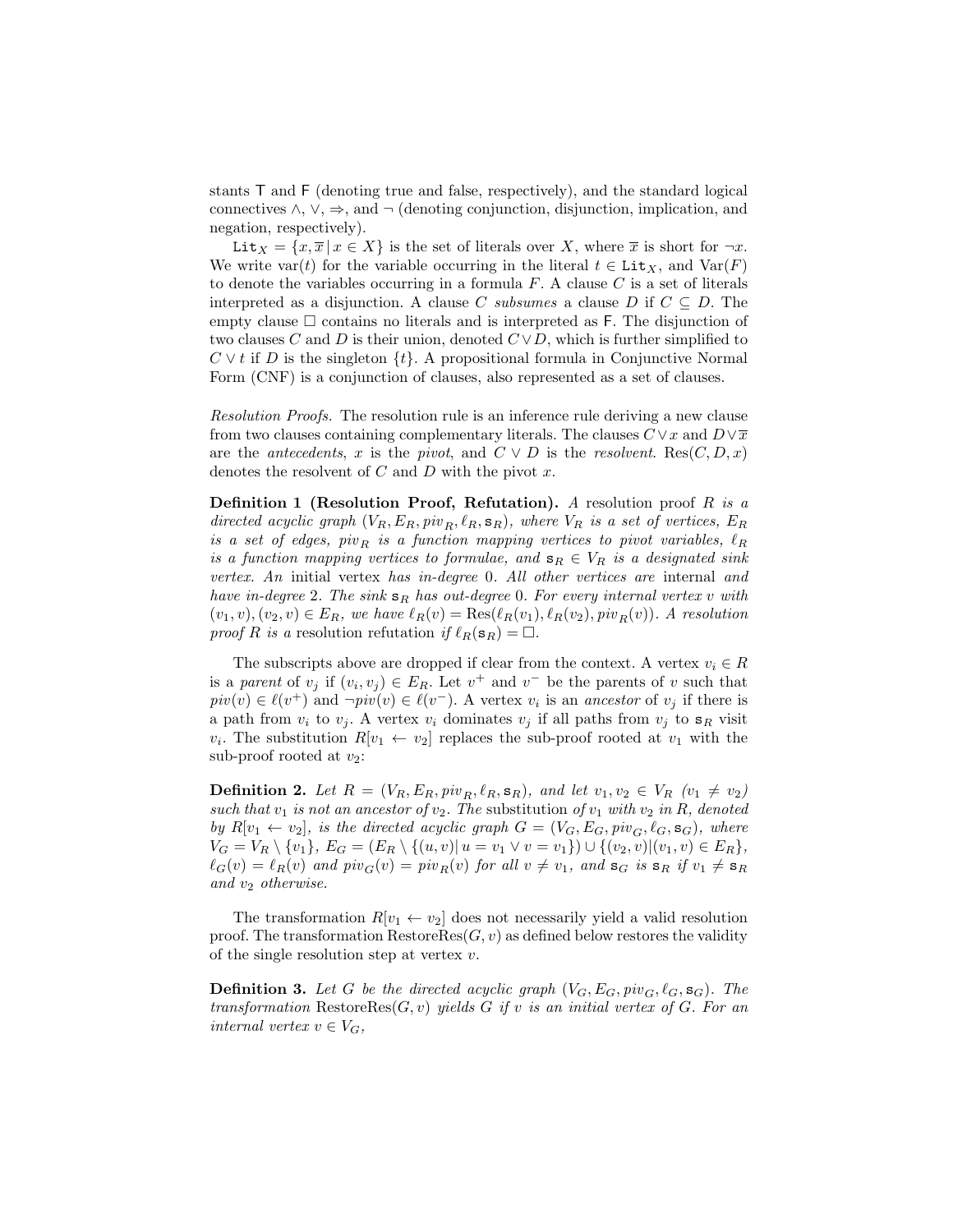

Fig. 1. Reconstructing proofs

- if 
$$
\exists (v^+, v), (v^-, v) \in E_G
$$
 with  $piv_G(v) \in \ell_G(v^+) \wedge \overline{piv(v)} \in \ell_G(v^-)$  then

 $\text{RestoreRes}(G, v) = (V_G, E_G, piv_G, \ell, \mathbf{s}_G)$ with  $\ell(u) \stackrel{\text{def}}{=} \begin{cases} \text{Res}(\ell_G(v^+), \ell_G(v^-), \text{piv}(v)) & \text{if } u = v \\ \ell(\ell(u)) & \text{otherwise} \end{cases}$  $\ell_G(u)$  otherwise

otherwise, let u and w be the parents of v, and  $\text{RestoreRes}(G, v) = G[v \leftarrow u],$ where u is chosen such that

$$
\left(\mathop{\mathit{piv}}(v)\in \ell(u)\Rightarrow \mathop{\mathit{piv}}(v)\in \ell(w)\right)\wedge (\overline{\mathop{\mathit{piv}}(v)}\in \ell(u)\Rightarrow \overline{\mathop{\mathit{piv}}(v)}\in \ell(w)).
$$

The second case in Definition 3 affords us a choice for  $u$  if neither parent contains the pivot or both parents contain the pivot literal in the same phase. The latter situation can arise in proofs that contain tautological clauses.

The algorithm RECONSTRUCTPROOF in Figure  $1(a)$  (introduced in [3]) performs a linear time post-order (parents first) traversal of the graph, applying RestoreRes to re-establish  $\forall (v_1, v), (v_2, v) \in E \ldotp \ell(v) = \text{Res}(\ell(v_1), \ell(v_2), \text{piv}(v)).$ 

The following lemma is an adaptation of Lemma 2 from [11] to our setting.

**Lemma 1.** Let R be a resolution proof, and let  $\pi = \{v_1 \mapsto u_1, \ldots, v_k \mapsto u_k\}$  be a mapping such that  $v_i$  is not an ancestor of  $u_j$  for  $1 \le i, j \le k$ . If  $\ell_R(u_i) \subseteq \ell_R(v_i)$ for  $1 \leq i \leq k$ , then the proof P obtained by applying RECONSTRUCTPROOF to  $R[v_1 \leftarrow u_1] \dots [v_k \leftarrow u_k]$  has sink  $\mathbf{s}_P$  with  $\ell_P(\mathbf{s}_P) \subseteq \ell_R(\mathbf{s}_R)$ .

*Proof:* By induction on the number of ancestors of  $s_R$  (cf. the more general proof of Theorem 1 on page 7).

Example 1. Consider the left proof in Figure 1(b), in which the mapping  $\pi$  from Lemma 1 is indicated by  $\mapsto$ . The refutation on the right of Figure 1(b) shows the result of RECONSTRUCTPROOF after substituting  $\overline{x}_1\overline{x}_2$  for  $\overline{x}_1\overline{x}_2\overline{x}_3$ .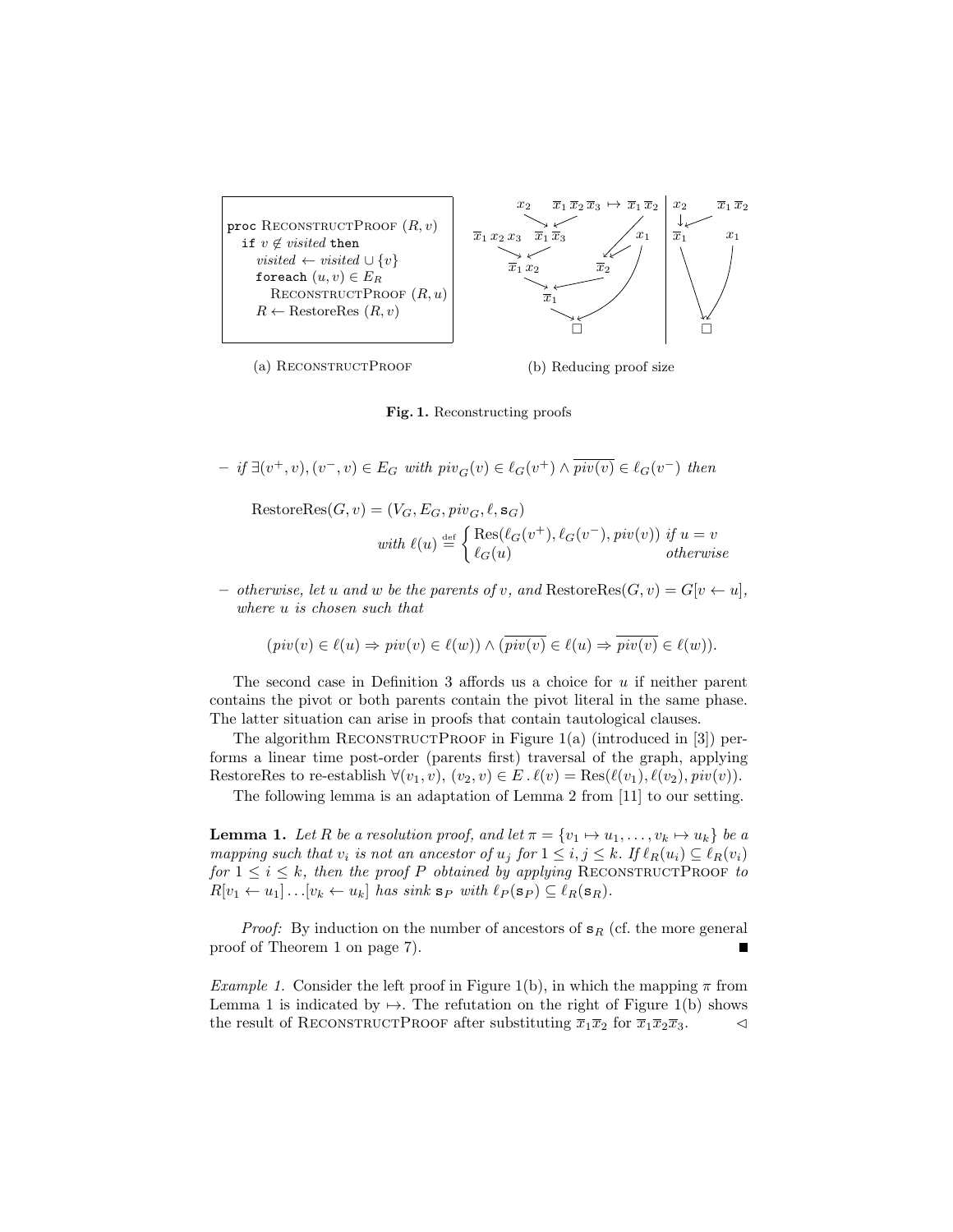#### 2.2 Interpolation Systems and Labelling Functions

The following variant of Craig interpolants [9] has been introduced by McMillan [22] and is commonly used in the context of verification.

**Definition 4** (Propositional Interpolant). An interpolant for a pair of propositional formulae  $(A, B)$ , where  $A \wedge B$  is unsatisfiable, is a formula I such that  $A \Rightarrow I, B \Rightarrow \neg I, \text{ and } \text{Var}(I) \subseteq \text{Var}(A) \cap \text{Var}(B) \text{ holds.}$ 

Let A and B be formulae in CNF. A refutation R is an  $(A, B)$ -refutation of an unsatisfiable formula  $A \wedge B$  if  $\ell_R(v)$  is a clause in A or a clause in B for each initial vertex  $v \in V_R$ .

An interpolation system Itp is a function that given an  $(A, B)$ -refutation R yields a function, denoted  $\text{ltp}(R, A, B)$ , from vertices in R to formulae over  $Var(A) \cap Var(B)$ . An interpolation system is *correct* if for every  $(A, B)$ -refutation R with sink s, it holds that  $\text{ltp}(R, A, B)(s)$  is an interpolant for  $(A, B)$ . We write  $\text{ltp}(R)$  for  $\text{ltp}(R, A, B)(s)$  when A and B are clear. Let v be a vertex in an  $(A, B)$ -refutation R. The pair  $(\ell(v), \text{ltp}(R, A, B)(v))$  is an annotated clause and is written  $\ell(v)$  [Itp(R, A, B)(v)] in accordance with [23].

In the following, we review the labelled interpolation systems introduced in [12], which generalise the propositional interpolation algorithms presented by Huang  $[19]$ , Krajíček  $[21]$  and Pudlák  $[26]$ , and McMillan  $[22]$ . A distinguishing feature of a labelled interpolation system is that it assigns an individual label  $c \in \{\perp, a, b, ab\}$  to each literal in the resolution refutation.

**Definition 5 (Labelling Function).** Let  $(S, \subseteq, \sqcap, \sqcup)$  be the lattice below, where  $S = \{\perp, \text{a}, \text{b}, \text{ab}\}\$ is a set of symbols and  $\sqsubseteq$ ,  $\sqcap$  and  $\sqcup$  are defined by the Hasse diagram to the right. A labelling function  $L_R : V_R \times \text{Lit} \rightarrow S$  for a refutation R over a set of literals Lit satisfies that for all  $v \in V_R$  and  $t \in$  Lit:

- 1.  $L_R(v, t) = \perp \text{ iff } t \notin \ell_R(v)$
- 2.  $L_R(v,t) = L_R(v^+,t) \sqcup L_R(v^-,t)$  for an internal vertex v, its parents  $v^+$  and  $v^-$ , and literal  $t \in \ell_R(v)$ .



**Definition 6 (Locality).** A literal t is A-local if  $var(t) \in Var(A) \setminus Var(B)$ . Conversely, t is B-local if  $var(t) \in Var(B) \setminus Var(A)$ . All other literals are shared. A labelling function L is locality preserving if for any initial vertex  $v \in V_R$  and  $t \in \ell(v)$ ,  $L(v, t) = a$  if t is A-local and  $L(v, t) = b$  if t is B-local.

Shared literals may be labelled a, b, or  $\phi$ . Given a labelling function L, the downward *projection* of a clause at a vertex v with respect to  $c \in S$  is  $\ell(v)|_{\mathsf{c},L} \stackrel{\text{def}}{=} \{t \in \ell(v) \mid L(v,t) \sqsubseteq \mathsf{c}\}.$  The subscript L is omitted if clear from the context.

Definition 7 (Labelled Interpolation System for Resolution). Let L be a locality preserving labelling function for an  $(A, B)$ -refutation R. The labelled interpolation system  $\text{ltp}(L)$  maps vertices in R to partial interpolants as defined in Figure 2.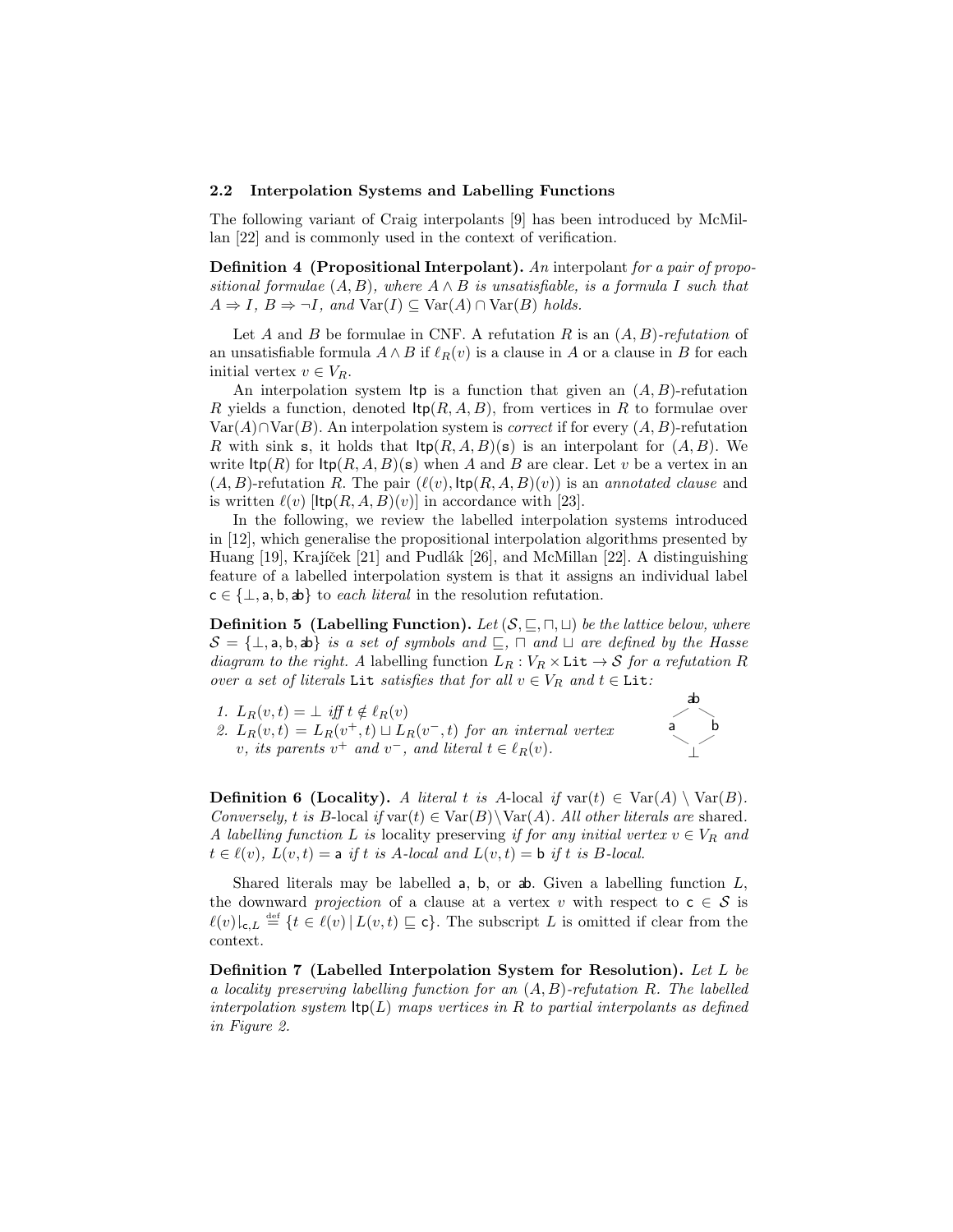For an initial vertex v with  $\ell(v) = C$ (A-clause)  $\overline{C \mid [C|_b]}$  if  $C \in A$  (B-clause)  $\overline{C \mid [-(C|_a)]}$  if  $C \in B$ For an internal vertex v with  $piv(v) = x$ ,  $\ell(v^+) = C_1 \vee x$  and  $\ell(v^-) = C_2 \vee \overline{x}$  $C_1 \vee x \quad [I_1] \qquad C_2 \vee \overline{x} \quad [I_2]$  $C_1 \vee C_2$  [I<sub>3</sub>]  $(A\text{-Res})$  if  $L(v^+,x) \sqcup L(v^-, \overline{x}) = \mathsf{a}, \ I_3$  $I_1 \vee I_2$  $(AB\text{-}Res)$  if  $L(v^+,x) \sqcup L(v^-, \overline{x}) =$  ab,  $I_3 \stackrel{\text{def}}{=} (x \vee I_1) \wedge (\overline{x} \vee I_2)$  $(B\text{-}\mathrm{Res})$  if  $L(v^+,x) \sqcup L(v^-, \overline{x}) = \mathsf{b}, \ I_3 \stackrel{\text{def}}{=} I_1 \wedge I_2$ 

Fig. 2. Labelled interpolation systems

Itp yields interpolants of a highly redundant propositional structure. The structural redundancy is typically reduced in a subsequent step [8]. Therefore, we resort to the number of variables as a measure of interpolant size. Labelled interpolation systems support the elimination of nonessential (or peripheral [29]) variables from interpolants [10], as stated by the following lemma.

**Lemma 2.** Let L and L' be locality preserving labelling functions for an  $(A, B)$ refutation R, where  $L(v, t) = a$  if  $\ell_R(v) \in A$  and  $L(v, t) = b$  if  $\ell_R(v) \in B$  for all initial vertices of R. Then  $\text{Var}(\text{ltp}(L)(v)) \subseteq \text{Var}(\text{ltp}(L')(v))$  for all  $v \in V_R$ .

Example 2. Assume that the left refutation in Figure 1(b) is an  $(A, B)$ -refutation with  $(\overline{x}_1 x_2 x_3),(\overline{x}_1 \overline{x}_2 \overline{x}_3),(\overline{x}_1) \in A$  and  $(x_2),(\overline{x}_1 \overline{x}_2) \in B$ , and let L be the labelling function from Lemma 2.  $\text{ltp}(L, R)(v) = \text{F}$  for all initial vertices v in A and  $\text{ltp}(L, R)(v) = \text{T}$  for all remaining initial vertices. The internal vertices are annotated as follows:

$$
\overline{x}_1 \overline{x}_3 \underbrace{[(x_2 \vee \mathsf{T}) \wedge (\overline{x}_2 \vee \mathsf{F})]}_{\overline{x}_2}, \quad \overline{x}_1 x_2 \underbrace{[\overline{x}_2 \vee \mathsf{F}]}_{\overline{x}_1} , \quad \overline{x}_2 \underbrace{[(x_1 \vee \mathsf{F}) \wedge (\overline{x}_1 \vee \mathsf{T})]}_{\overline{x}_1}
$$
\n
$$
\overline{x}_1 \underbrace{[(x_2 \vee \overline{x}_2) \wedge (\overline{x}_2 \vee x_1)]}_{\overline{x}_1 \vee \overline{x}_2}, \quad \Box \left[ (x_1 \vee \overline{x}_2) \vee \mathsf{F} \right]
$$

Accordingly,  $\text{ltp}(L, R)(s_R) = x_1 \vee \overline{x}_2$ . For the same partition  $(A, B)$  and the right refutation P in Figure 1(b) we obtain  $\text{ltp}(L, P)(s_P) = x_1$ .

According to Lemma 2, the set  $Var(\text{ltp}(L, R)(v))$  in Example 2 cannot be reduced any further by mutating  $L$ . The proof transformation in Figure 1(b), however, results in an interpolant with fewer variables.

We present a proof transformation technique aimed at reducing proof size in §3. In §4, we show that smaller proofs do not always yield interpolants with fewer variables, and specialise our reduction technique to eliminate variables (and Boolean connectives) from interpolants.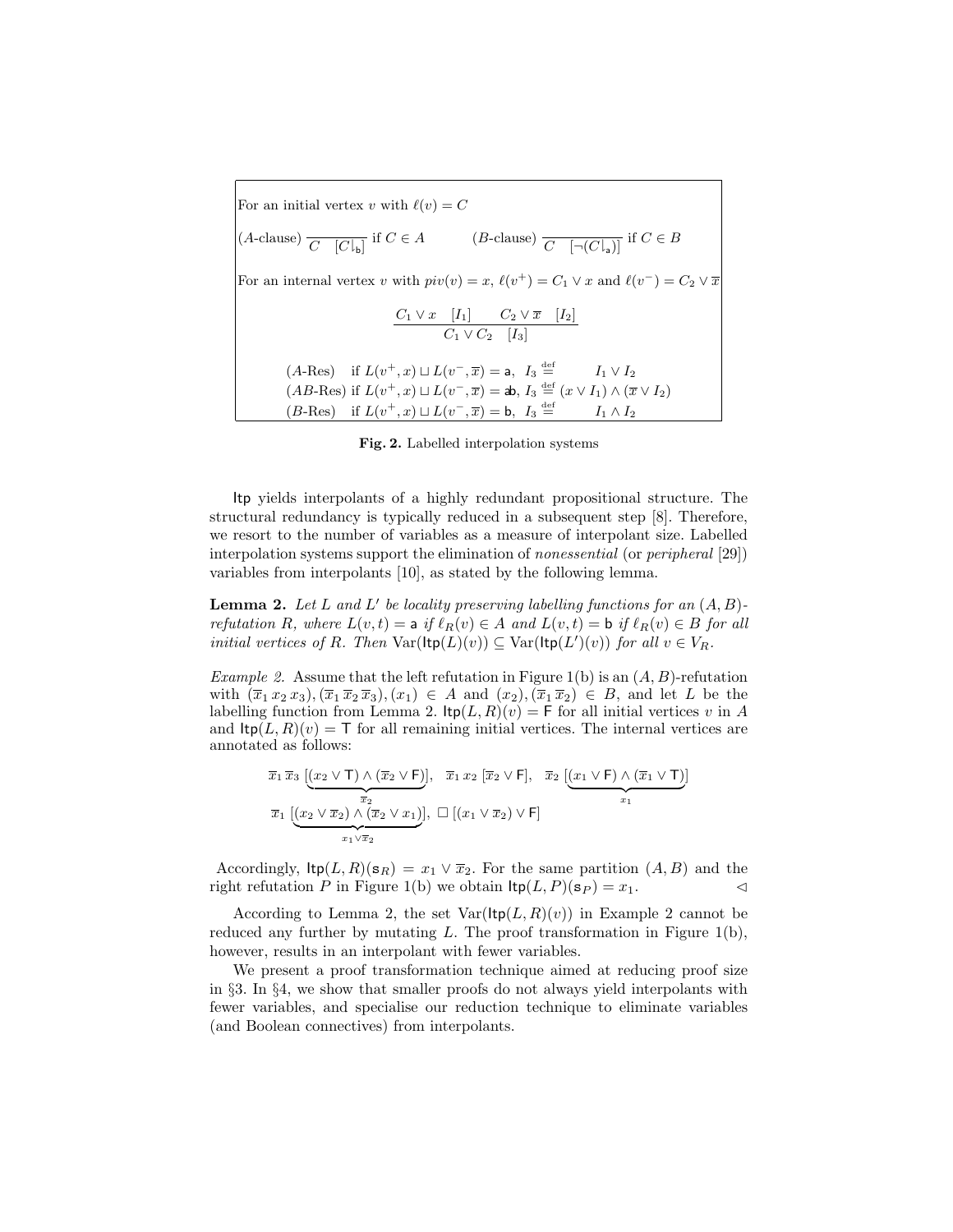## 3 Proof Reduction via Subsumption

Example 1 in  $\S2.1$  demonstrates that the size of proofs can be reduced by means of clause subsumption. In general, let  $R$  be a resolution proof with vertices  $u_i, v_i \in V_R$  such that  $\ell_R(u_i) \subseteq \ell_R(v_i)$  for  $1 \leq i \leq k$ . Then the sub-proofs of R rooted at  $v_i$  can be pruned by means of substitution (see Def. 2) if no  $v_i$  is an ancestor of a  $u_j$  for  $1 \le i, j \le k$  (cf. Lemma 1). The following example shows that the requirement  $\ell_R(u_i) \subseteq \ell_R(v_i)$  is sufficient but not necessary.

*Example 3.* Let R be a refutation resembling the proof on the left of Figure 1(b) except that we replace the clause  $\overline{x}_1 \overline{x}_2 \overline{x}_3$  with  $\overline{x}_2 \overline{x}_3$ . In this setting, Lemma 1 does not justify the substitution proposed in Example 1 anymore, since  $\overline{x}_1 \overline{x}_2 \nsubseteq$  $\overline{x}_2 \overline{x}_3$ . The substitution of  $\overline{x}_2 \overline{x}_3$  with  $\overline{x}_1 \overline{x}_2$  followed by RECONSTRUCTPROOF, however, still results in the proof on the right of Figure 1(b). The substitution is still valid because  $\bar{x}_1$  is eliminated along all paths from  $\bar{x}_1 \bar{x}_2$  to  $\Box$  in the resulting graph. Intuitively, this situation arises since  $\overline{x}_1$  is a *merge-literal* [2] of the resolution  $\text{Res}(\overline{x}_1 x_2 x_3, \overline{x}_1 \overline{x}_3, x_3)$  in the original proof in Example 1.  $\lhd$ 

The set of literals eliminated along all paths from  $v \in V_R$  to  $\mathbf{s}_R$  can be defined as the meet-over-all-paths in the terminology of data-flow analysis:

$$
rlit(v, w) = t \text{ s.t. } t \in \ell(v), \text{var}(t) = piv(w), \exists u \neq w \cdot (u, w) \in E \land rlit(u, w) = \overline{t}
$$

$$
\sigma(v) = \begin{cases} \emptyset & \text{if } v = \mathbf{s}_R \\ \bigcap_{(v, w) \in E} (\sigma(w) \cup \{\text{rlit}(v, w)\}) \text{ otherwise} \end{cases}
$$
(1)

A solution to the data-flow equation 1 can be computed in linear time since the graph R is acyclic. Our definition of  $\sigma$  resembles the *safe literals* [13] and expansion set [16]. Unlike Gupta in [16] we do not rule out literals of opposing phase in  $\sigma(v)$ .

Given a resolution proof R and a solution of  $\sigma_R$  of Equation 1 for R, we call  $\ell_R(v) \cup \sigma_R(v)$  the *augmented clause* of  $v \in V_R$ . The following theorem generalises Lemma 1 to use subsumption of augmented clauses.

**Theorem 1.** Let R be a resolution proof, let  $\sigma_R$  be a solution of Equation 1 for R, and let  $\pi = \{v_1 \mapsto u_1, \ldots, v_k \mapsto u_k\}$  be a mapping such that for all  $1 \leq i \leq j \leq k$  it holds that a) no vertex  $v_i$  is an ancestor of  $u_j$ , and b) if  $v_j$  is an ancestor of  $u_i$  then  $\sigma_R(u_i) \subseteq \sigma_R(v_i)$ . If  $\ell_R(u_i) \subseteq (\ell_R(v_i) \cup \sigma_R(v_i))$  for  $1 \leq i \leq k$ , then applying RECONSTRUCTPROOF to  $R[v_1 \leftarrow u_1] \dots [v_k \leftarrow u_k]$  yields a proof P with sink  $s_P$  such that  $\ell_P(s_P) \subseteq \ell_R(s_R)$ .

The proof is led by nested structural induction on the number of substitutions and the number of ancestors of  $s_R$ . The core insight is that for every sub-proof of R rooted at  $s_R$ , RECONSTRUCTPROOF yields a proof P with sink  $s_P$  such that  $\ell_P (\mathbf{s}_P) \subseteq (\ell_R (\mathbf{s}_R) \cup \sigma_R (\mathbf{s}_R)).$ 

The restrictions on the substitutions  $\pi$  in Theorem 1 are much weaker than in Lemma 1 (which corresponds to [11, Lemma 2]). Theorem 1 as well as Lemma 1 allow overlapping proofs in the range of  $\pi$ . In addition, Theorem 1 allows the substitution of vertices that are ancestors of preceding substitutions, and introduces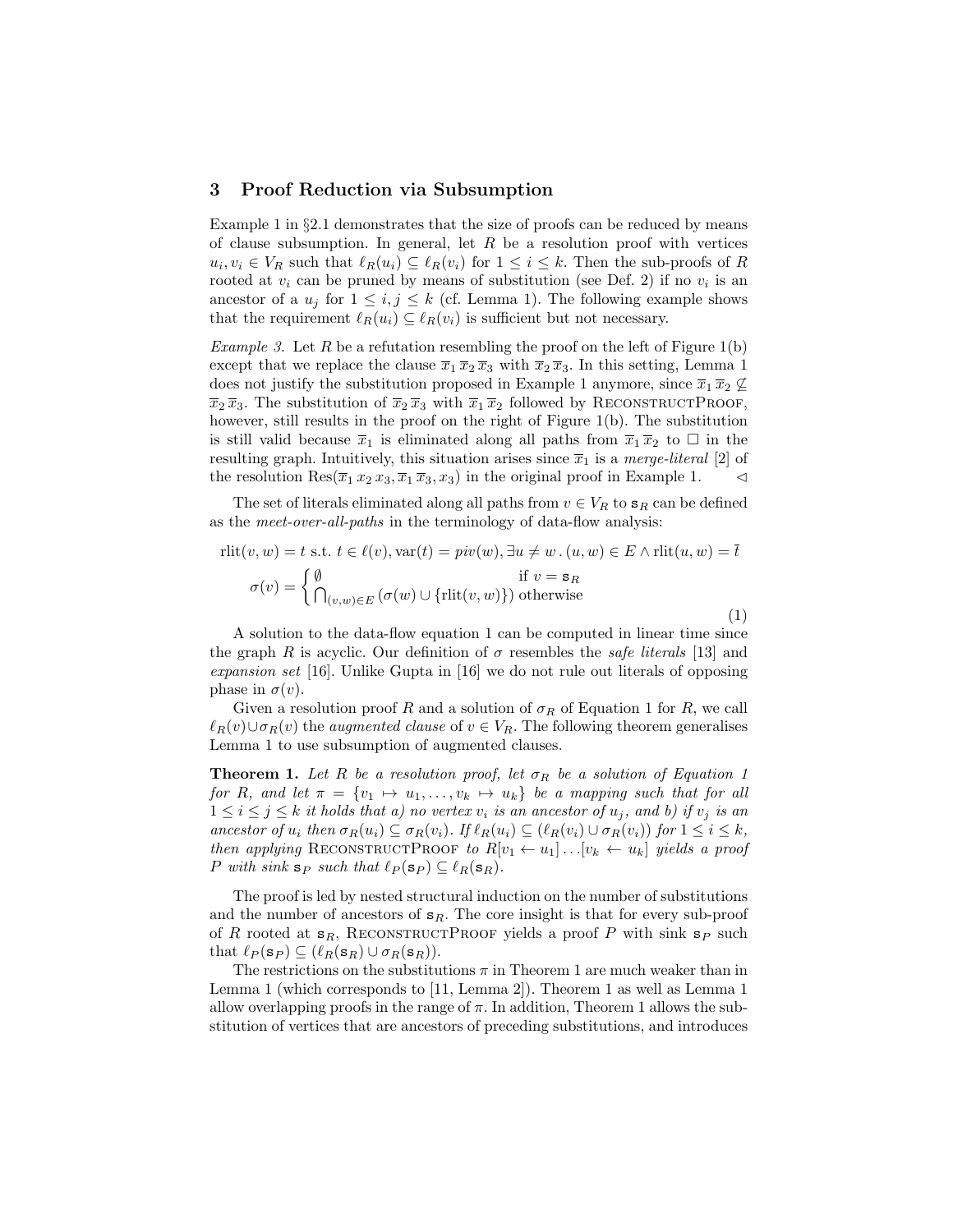

Fig. 3. Subsumption for elimination of redundant resolution steps

a more general notion of subsumption by considering augmented clauses. In the following section, we show that Theorem 1 justifies the redundancy elimination algorithms presented in [3, 13, 16].

#### 3.1 Eliminating Redundant Resolution Steps

In the published version of his 1966 talk at a Leningrad seminar, Grigory Tseitin introduced the notion of regular proofs  $[30]$ . A resolution proof R is regular if, along any path from an initial vertex to the sink  $s_R$ , every pivot occurs at most once. If proofs are represented as trees rather than directed acyclic graphs, then refutations of minimal size are always regular [31, Lemma 5.1]. Consequently, pivots that repeatedly occur along a path in tree-shaped proofs are redundant. Bar-Ilan et al. [3] introduce an algorithm (RMPIVOTS) which eliminates such redundant resolution steps in the tree-shaped parts of a proof.

Fontaine et al. [13] generalise this algorithm to directed acyclic graphs considering all paths from a given vertex to the sink.<sup>4</sup> To this end, they introduce the notion of a *safe literals*, which resembles our definition of  $\sigma$  in Equation 1. The following example illustrates the algorithm from [13] on a redundant proof and shows that the resulting reduction is justified by Theorem 1.

*Example 4.* Consider the proof in Figure 3(a). Let  $v_1$  and  $v_2$  be the vertex for which  $\ell(v_1) = x_1$  and  $\ell(v_2) = x_2$ , respectively. Then  $\sigma(v_1) = \{p, x_1\}$  and  $\sigma(v_2) =$  ${\bar{p}, x_2}$ , and the algorithm from [13] prunes the sub-proofs for  $x_1 \bar{p}$  and  $p x_2$ .

Now let  $v_3$  and  $v_4$  be the vertices such that  $\ell(v_3) = p x_1$  and  $\ell(v_4) = \overline{p} x_2$ . Since  $\sigma(v_1) = \{p, x_1\}$  and  $\sigma(v_2) = \{\overline{p}, x_2\}$ , we may perform the transformation  $R[v_1 \leftarrow v_3][v_2 \leftarrow v_4]$  by Theorem 1. This transformation corresponds to pruning the sub-proofs as described above. Figure 3(b) shows the corresponding proof returned by RECONSTRUCTPROOF.  $\triangleleft$ 

<sup>4</sup> The resulting proofs are not necessarily regular. This is not a shortcoming of the algorithm, as minimal refutations are in general not regular [1].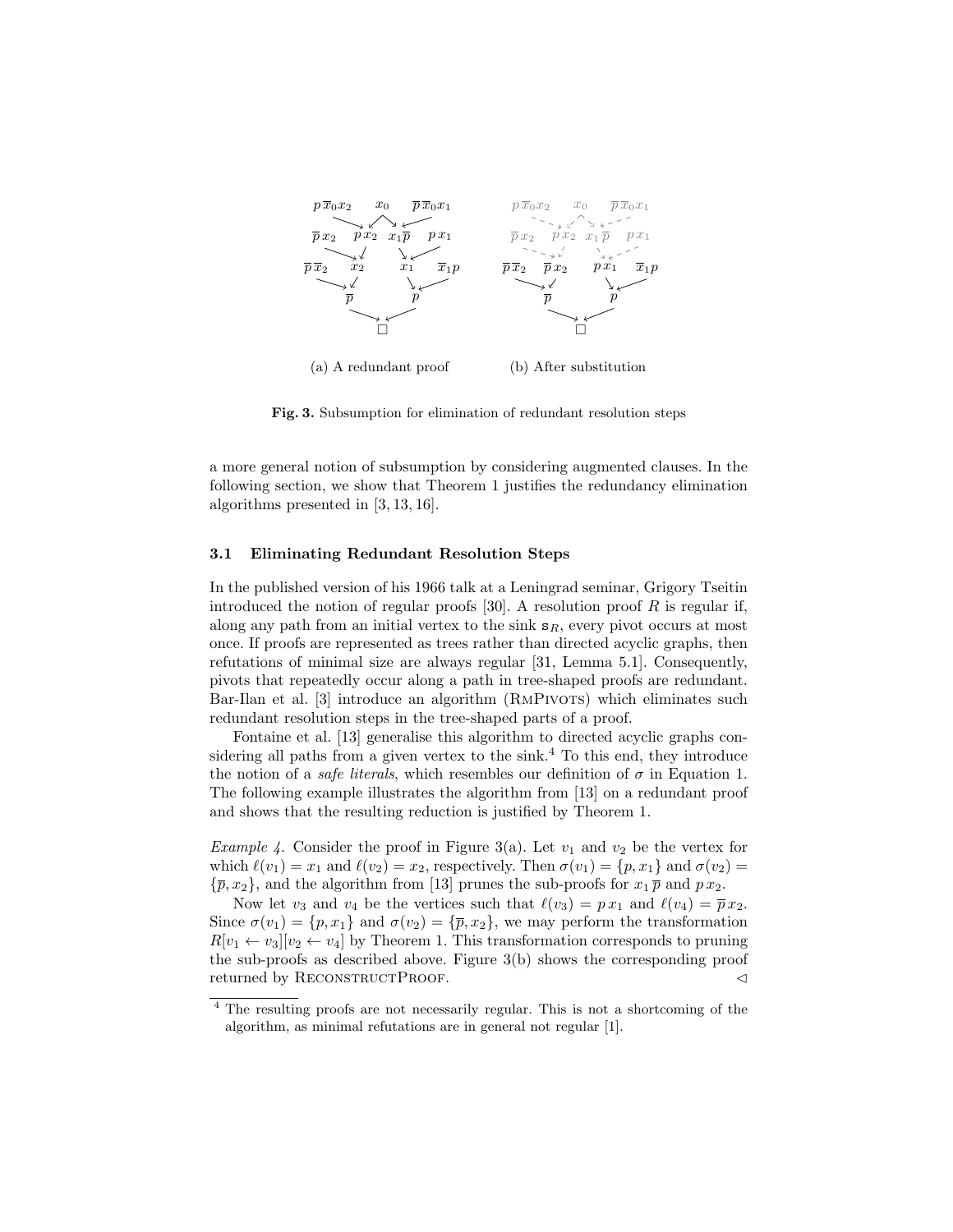proc  $\text{RMP}$ ivots  $(R, v)$ if  $v \notin visited$  and  ${u | (v, u) \in E} \subseteq visited$ then visited ← visited  $\cup \{v\}$  $V_{\pm} \leftarrow \{v^+, v^-\}$  $R \leftarrow$  SubsumeRes  $(R, v)$ foreach  $u \in (V_{\pm} \cap V_R)$ RMPIVOTS  $(R, u)$ proc RMPIVOTS $<sub>T</sub>$   $(R, v)$ </sub> if  $v \notin visited$  and  $\{u \mid (v, u) \in E\} \subseteq visited$  then visited ← visited  $\cup \{v\}$  $\sigma(v) = \bigcap_{(v,w)\in E} (\sigma(w) \cup \{ \text{rlit}(v,w) \})$  $V_{\pm} \leftarrow \{v^+, v^-\}$  $R \leftarrow$  SubsumeRes  $(R, v)$ if  $v \notin V_R$  then  $\sigma(v) \leftarrow \top$ foreach  $u \in V_{\pm}$  $\text{RMPIVOTS}_{\top}$   $(R, u)$ 

(a) RMPIVOTS

(b) Optimised variant of RMPIVOTS

Fig. 4. Removing redundant resolutions

In the following, we provide a subsumption-based formalisation of the redundancy elimination algorithm RMPIVOTS which relies on  $\sigma$  to identify redundant resolution steps.

**Proposition 1.** If  $piv(v) \in \sigma(v)$  then  $\ell(v^+) \subseteq (\ell(v) \cup \sigma(v))$ . If  $\overline{piv(v)} \in \sigma(v)$ then  $\ell(v^-) \subseteq (\ell(v) \cup \sigma(v)).$ 

Based on Proposition 1, the following proof transformation eliminates redundant resolution steps.

**Definition 8.** Let R be the resolution proof  $(V_R, E_R, piv_R, \ell_R, \mathbf{s}_R)$ , and let  $\sigma_R$ be a solution of Equation 1 for R. We define the following transformation:

SubsumeRes
$$
(R, v)
$$
  $\stackrel{\text{def}}{=} \begin{cases} R[v \leftarrow v^+] & \text{if } piv(v) \in \sigma_R(v) \\ R[v \leftarrow v^-] & \text{if } piv(v) \in \sigma_R(v) \end{cases}$ 

The procedure RMPIVOTS in Figure  $4(a)$  performs a pre-order traversal of the proof (starting at the root), which guarantees that the order of substitutions performed by SubsumeRes $(R, s_R)$  satisfies condition a) in Theorem 1. The fact that  $\sigma(v^+) = \sigma(v) \cup \{piv(v)\}\$ and  $\sigma(v^-) = \sigma(v) \cup \{\overline{piv(v)}\}\$ in combination with the conditions of SubsumeRes in Definition 8 ( $pi(v) \in \sigma(v)$  and  $pi(v) \in \sigma(v)$ , respectively) establishes condition b). Proposition 1 guarantees that  $\ell(u_i) \subseteq (\ell(v_i) \cup \sigma(v_i))$ . Therefore, applying RMPIVOTS followed by RECONstructProof yields a valid refutation.

*Optimisations.* The definition of  $\sigma$  is unnecessarily restrictive in the context of RMPIVOTS. Observe that  $\sigma(v)$  is propagated even if RMPIVOTS prunes the node v. The constraints propagated along pruned paths may result in the unnecessary exclusion of literals from ancestors of v. We amend this by setting  $\sigma(v)$  to the top element  $\top$  of the power set lattice if a vertex v is pruned. Figure 4(b) shows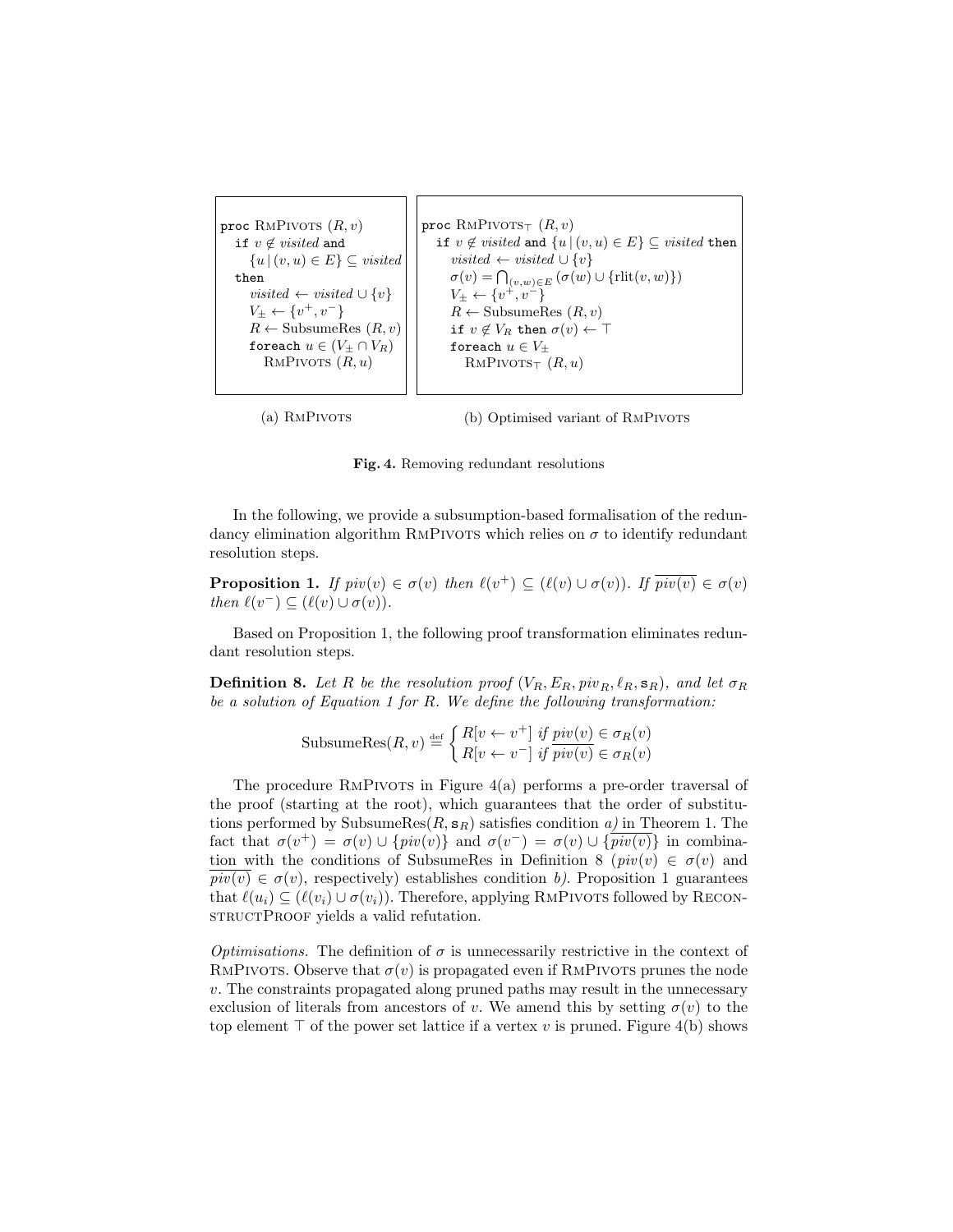the optimised version of RMPIVOTS, which intertwines the computation of  $\sigma$  and RMPIVOTS.

#### 3.2 Limiting the Number of Candidates for Subsumption

RMPIVOTS (as introduced in §3.1) only considers a subset of all feasible subsumptions. For the proof in Example 1 in  $\S 2.1$ , for instance, RMPIVOTS substitutes  $x_2$  for  $\overline{x}_1\overline{x}_3$  (resulting in a different proof than the substitution suggested in Example 1). The algorithm RECYCLEUNITS [3], on the other hand, only considers unit clauses and would substitute  $\overline{x}_2$  for  $\overline{x}_1\overline{x}_2\overline{x}_3$ . However, RMPIVOTS and RECYCLEUNITS may miss valid subsumptions.

Example 5. Consider the refutation to the right. Note that no pivots are eliminated more than once along any of the paths, and none of the unit clauses are valid candidates for substitutions, since their vertices violate the ancestor requirement of Definition 2. Let v be the vertex with  $\ell(v) = x_1x_3$ . Since  $\sigma(v) = \{x_1, x_2, x_3, \overline{x}_4\}, v$  is subsumed by  $x_1x_2$  (as indicated by  $\mapsto$  in the figure).  $\triangleleft$ 



The computational cost for checking all pairs of clauses satisfying the ancestor requirement in Definition 2 for subsumption is substantial. In the following, we derive a lemma that allows us to reduce the number of subsumption checks.

**Proposition 2.** If  $v_i$  dominates  $v_j$  then the following subset relations hold:

a)  $(\ell(v_i) \setminus \ell(v_i)) \subseteq \sigma(v_i)$  and b)  $\sigma(v_i) \subseteq \sigma(v_i)$ 

**Corollary 1.** If R is a refutation, then  $\ell(v) \subseteq \sigma(v)$  for all  $v \in V_R$  that are ancestors of  $s_R$ .

**Corollary 2.** Let R be a resolution refutation, and let  $u_i, v_i \in V_R$  be such that  $\ell(u_i) \subseteq (\ell(v_i) \cup \sigma(v_i))$ . Then  $\ell(u_i) \subseteq \sigma(v_i)$  for any  $v_i \in V_R$  dominated by  $v_i$ .

This is a simple consequence of Proposition 2b and Corollary 1. The following lemma allows us to exclude vertices that dominate a path segment of vertices with out-degree one from our search for subsumed vertices.

**Lemma 3.** Let  $v_j \to v_{j+1} \to \ldots \to v_k$  be a path in a refutation R such that all vertices  $v_i$  have out-degree 1 and  $\text{rlit}(v_i, v_{i+1}) \notin \sigma(v_k)$  (where  $j \leq i < k$ ). Further, let  $u_k$  be such that  $\ell(u_k) \subseteq (\ell(v_k) \cup \sigma(v_k))$  and  $v_j$  is not an ancestor of  $u_k$ . Then applying RECONSTRUCTPROOF to  $R[v_k \leftarrow u_i]$  or  $R[v_j \leftarrow u_i]$  yields the same refutation.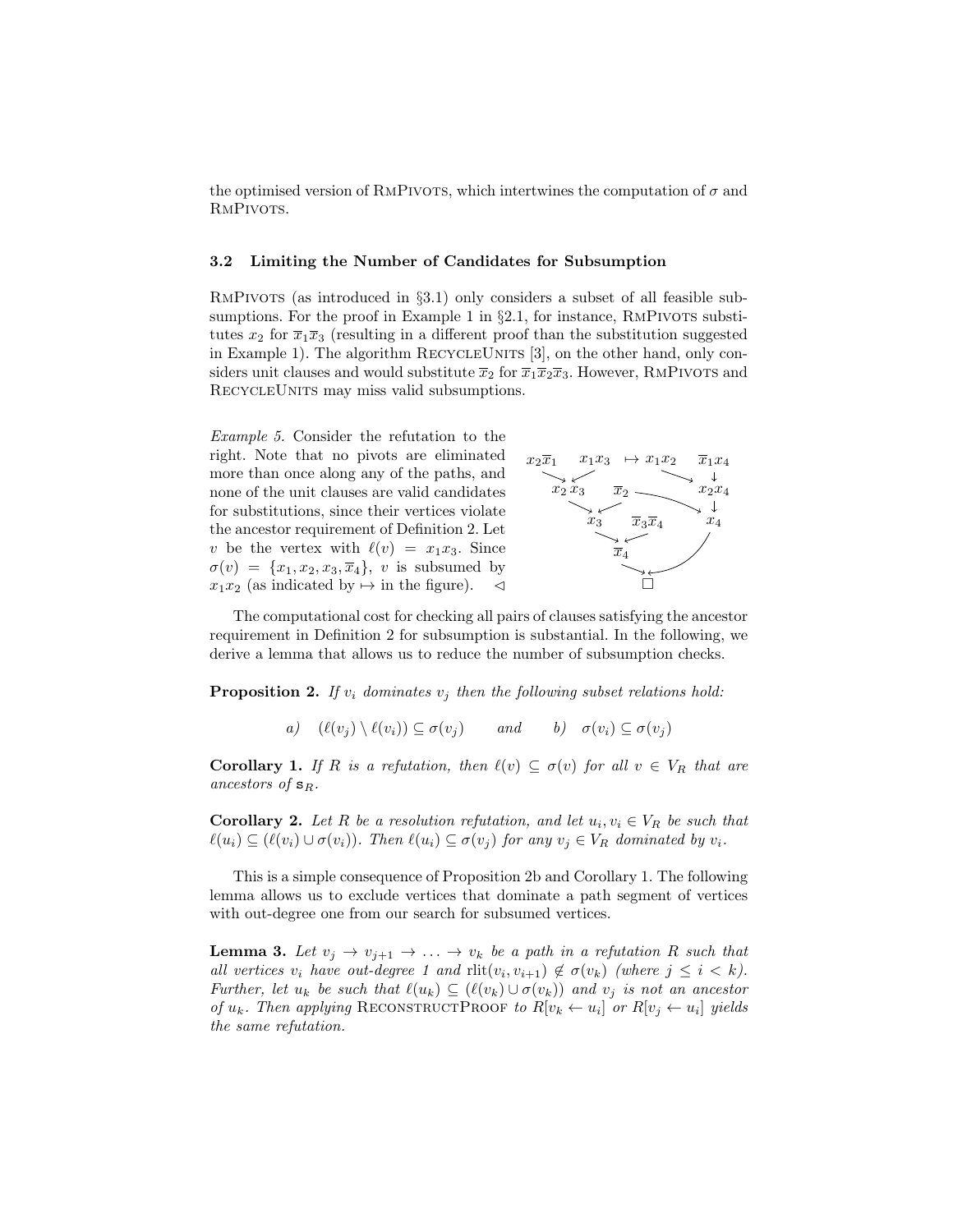if  $\sigma(v) \neq \top \wedge (V_{\pm} = \emptyset \vee \exists u \in V_{\pm} . |\{w|(u, w) \in E\}| > 1)$  then pick  $u \in \{w \mid \ell(w) \subseteq \sigma(v) \land v \mapsto w \text{ satisfies Theorem 1}\}\$  $R \leftarrow R[v \leftarrow u]$ 

Fig. 5. Subsumption-based substitution of vertices

*Proof:* We consider only the case that  $v_k$  is an ancestor of  $\mathbf{s}_R$ , since  $v_j$  and  $v_k$  are otherwise not visited by RECONSTRUCTPROOF. Since R is a refutation,  $\ell(u_k) \subseteq \sigma(v_k)$  (Corollary 1), and therefore  $\ell(u_k) \subseteq \sigma(v_j)$  (Corollary 2). Since rlit $(v_{i-1}, v_i) \notin \sigma(v_k)$  for  $j < i \leq k$  and  $\ell(u_k) \subseteq \sigma(v_k)$ , we have rlit $(v_{i-1}, v_i) \notin \mathcal{L}$  $\ell(u_k)$  and rlit $(w, v_i) \in \ell(w)$  for  $w \neq v_{i-1}$  and  $(w, v_i) \in E$ . Therefore, RestoreRes propagates vertex  $u_k$  until  $v_k$  is reached (cf. Definition 3). Г

We claim that the restriction in Lemma 3 that  $v_i$  may not be an ancestor of  $u_k$  does not exclude viable candidates for subsumption: Every  $\ell(v_i)$  ( $j \leq i < k$ ) contains a literal  $\text{rlit}(v_i, v_{i+1}) \notin \sigma(v_k)$  and therefore  $\ell(v_i) \not\subseteq \sigma(v_k)$ .

RMPIVOTS establishes the condition  $rlit(v_i, v_{i+1}) \notin \sigma(v_k)$   $(j \leq i \leq k)$  on paths as defined in Lemma 3. Consequently, we only need to search for clauses subsuming vertices with either no parent or a parent with out-degree greater than one (i.e., meets for  $\sigma$  in Equation 1). The corresponding pseudo-code is shown in Figure 5 and can be incorporated into  $\text{RMPIVOTS}_{\top}$  (Figure 4(b)) before the recursive call. We present an efficient technique to detect clauses subsuming  $\sigma(v_i)$  (i.e., the second line in Figure 5) in §5.

Lemma 3 reduces the computational burden, not least because contemporary SAT solvers such as PicoSAT [5] construct resolution chains whose intermediate vertices have out-degree one.

Finally, we point out that vertices v with  $\{x,\overline{x}\}\subseteq (\ell(v) \cup \sigma(v))$  can be replaced with a fresh vertex  $u \notin V_R$  with  $\ell(u) = (x \overline{x})$ . However, RMPIVOTS already guarantees that  $\{x,\overline{x}\}\subseteq (\ell(v) \cup \sigma(v))$  only occurs on pruned traces.

#### 4 Interpolant Reduction via Subsumption

It is tempting to apply the techniques of §3 with the intention to reduce interpolant size. The following example demonstrates that this approach may in fact have the opposite effect.

Example 6. Consider the  $(A, B)$ -refutation R with  $(\overline{x}_0), (x_0 \overline{x}_1), (x_1 x_2) \in A$  and  $(x_1 \overline{x}_2),(\overline{x}_1) \in B$  on the left of Figure 6. We use a labelled interpolation system (Definition 7) with the labelling  $L$  (Definition 5) from Lemma 2. Each vertex is annotated with  $\ell(v)$  [ $\text{ltp}(L, R)(v)$ ] as described in §2.2, and the label  $L(t)$  of each literal  $t \in \ell(v)$  is indicated using a superscript. The shared variable  $x_1$  does not occur in  $\text{ltp}(L, R)(s)$ , since the literals  $\mathring{x}_1^a$  and  $\mathring{x}_1^a$  are *peripheral*.<sup>5</sup>

<sup>&</sup>lt;sup>5</sup> Intuitively, since resolution corresponds to existential quantification and  $x_1$  is eliminated within the A partition  $((\exists x_1 \cdot (x_0 \vee \overline{x}_1) \wedge (x_1 \vee x_2)) \Rightarrow (x_0 \vee x_2))$ , the pivot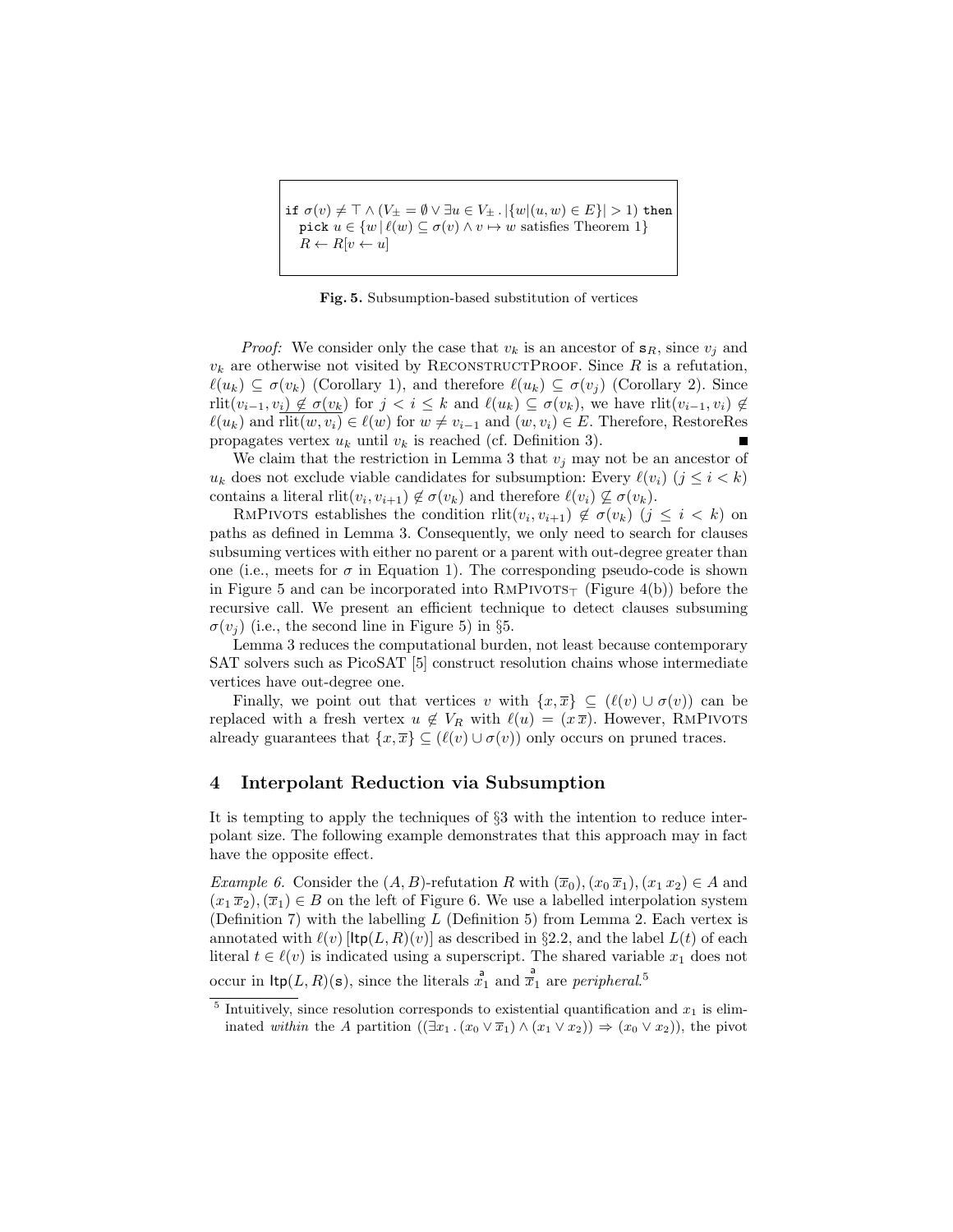

Fig. 6. Reduced proof size may increase number of variables in interpolant

We obtain the proof  $P$  on the right of Figure 6 by applying RMPIVOTS and RECONSTRUCTPROOF to  $R$ .  $P$  is smaller than  $R$ , but the substitution has eliminated a peripheral resolution step and  $\text{ltp}(L, P)$  is forced to introduce  $x_1$ when we resolve on  $\mathbf{x}_1^{\mathbf{b}}$  and  $\overline{\mathbf{x}}_1^{\mathbf{b}}$ .

Using a different interpolation technique (such as Pudlák's [26] or McMillan's  $[22]$ ) or changing L does not resolve this problem. Labelled interpolation systems generalise Pudlák's and McMillan's interpolation systems  $[12]$ , and according to Lemma 2, any labelling L would require  $\text{ltp}(L, P)$  to introduce  $x_1$  at some point in  $P$  [10].

The elimination of the redundant vertex in Example 6 introduces a merge literal  $x_1$  at the node v with  $\ell(v) = x_1$  with  $L(v, x_1) =$  ab. In order to rule out substitutions that change the label of peripheral pivots from  $a$  or  $b$  to  $a$ , we strengthen the subsumption requirement in Theorem 1 to include labels. Given a refutation R, we compute a mapping  $\varsigma : V_R \times \text{Lit} \to S$  in lockstep with  $\sigma$ :

$$
lithab(u, v, t) = \begin{cases} L(v^+, var(t)) \sqcup L(v^-, \overline{var(t)}) & \text{if } t = rlit(u, v) \\ \varsigma(v, t) & \text{otherwise} \end{cases}
$$
  

$$
\varsigma(v, t) = \begin{cases} \bot & \text{if } v = \mathbf{s}_R \\ \bigcap_{(v, w) \in E} lithab(v, w, t) & \text{otherwise} \end{cases}
$$
 (2)

In analogy to Corollary 1, we observe the following relationship between the labelling  $L$  and  $\varsigma$ :

**Lemma 4.** Let R be an  $(A, B)$ -refutation, L be a locality preserving labelling function for R, and  $\varsigma_{R,L}$  be a solution of Equation 2. Then  $L(v, t) \subseteq \varsigma_{R,L}(v, t)$ for all  $v \in V_R$  and  $t \in \texttt{Lit}$ .

*Proof:* By structural induction. The claim holds trivially for  $s_R$ . Let  $(v, w) \in$ E and  $L(v, t) \neq \bot$ . If  $t \neq$  rlit $(v, w)$  then  $t \in \ell(w)$  and  $L(v, t) \sqsubseteq L(w, t)$  by

can be "renamed" and treated as a local variable. As a side-effect, fewer logical connectives are introduced (prior to structural reduction), since the rule (AB-Res) introduces two more connectives than  $(A$ -Res) or  $(B$ -Res) (see Definition 7).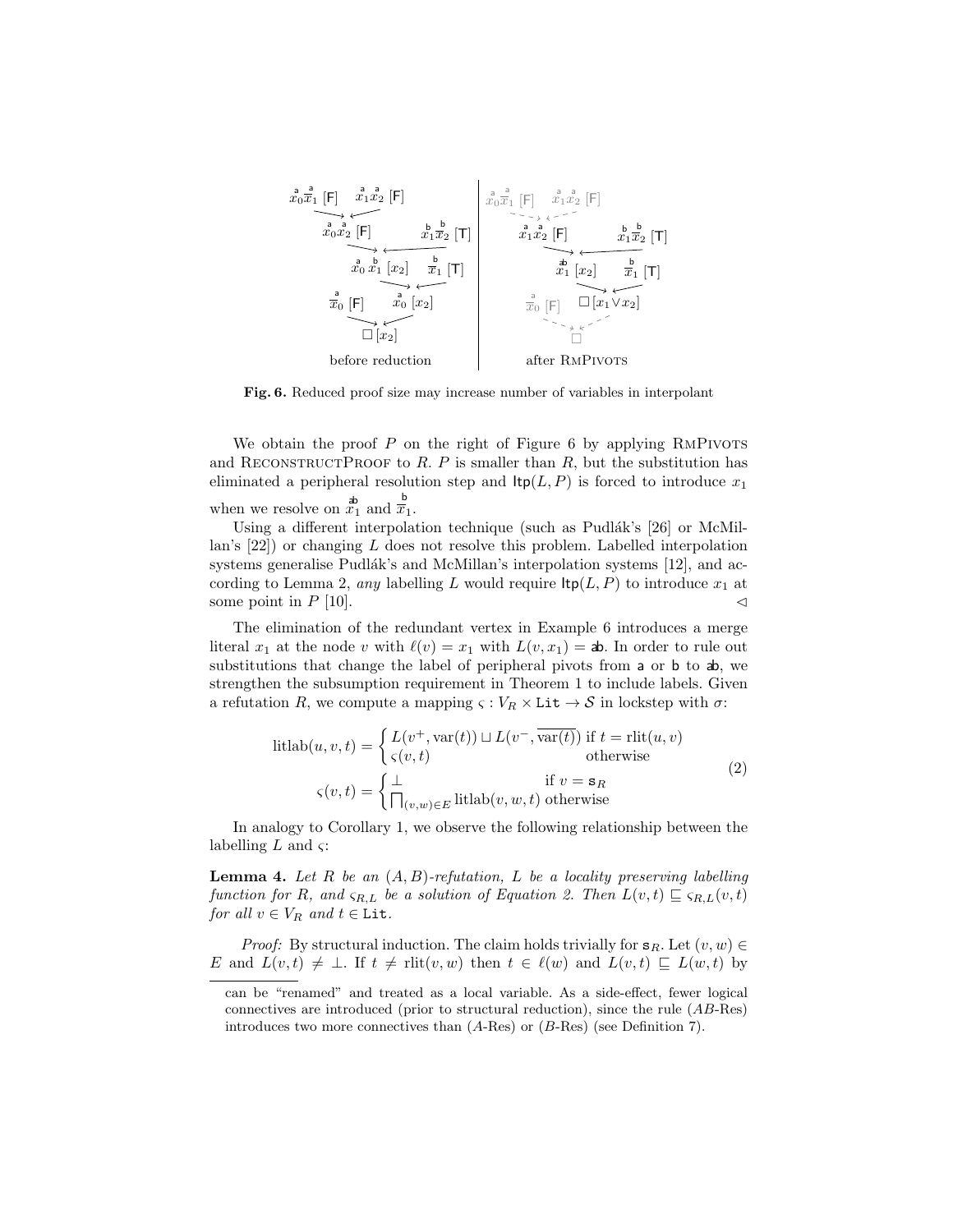Definition 5, and  $L(v, t) \sqsubseteq \varsigma(w, t)$  by the induction hypothesis. If  $t = \text{rlit}(v, w)$ then  $L(v, t) \sqsubseteq$  litlab $(v, w, t)$ . Therefore,  $L(v, t) \sqsubseteq \bigcap_{(v,w)\in E}$  litlab $(v, w, t)$ .

Abusing our notation, we use  $\subseteq$  to denote the order on S (Definition 5) extended point-wise to the literals Lit. In the following, we lift Theorem 1 to labelled sets of literals using the product order  $\prec$  for the Cartesian product of the power set of Lit and (Lit  $\rightarrow S$ ), defined as follows:

$$
\langle \ell(u), L(u) \rangle \preceq \langle \sigma(v), \varsigma(v) \rangle \stackrel{\text{def}}{=} (\ell(u) \subseteq \sigma(v)) \land (L(u) \sqsubseteq \varsigma(v))
$$

Based on the definition of  $\zeta$  (Equation 2) and the order  $\preceq$ , Theorem 2 disallows substitutions that may introduce additional variables in an interpolant:

**Theorem 2.** Let R be an  $(A, B)$ -refutation and let  $\sigma_R$ ,  $\varsigma_R$  be solutions of the Equations 1 and 2 for R. Let  $\pi = \{v_1 \mapsto u_1, \ldots, v_k \mapsto u_k\}$  be a mapping such that for all  $1 \leq i \leq j \leq k$  it holds that a) no vertex  $v_i$  is an ancestor of  $u_j$ , and b) if  $v_i$  is an ancestor of  $u_i$  then  $\langle \sigma_R(u_i), \varsigma_R(u_i) \rangle \preceq \langle \sigma_R(v_i), \varsigma_R(v_i) \rangle$ . If  $\langle \ell_R(u_i), L(u_i)\rangle \preceq \langle \sigma_R(v_i), \varsigma_R(v_i)\rangle$  for  $1 \leq i \leq k$ , then applying RECONSTRUCT-PROOF to  $R[v_1 \leftarrow u_1] \dots [v_k \leftarrow u_k]$  yields a proof P such that  $Var(\text{ltp}(L, P)) \subseteq$  $Var(\text{ltp}(L,R)).$ 

The proof is an extension of the proof of Theorem 1 to labelled clauses. For the labelling L that maps all shared literals to  $\mathbf{a}$ ,  $L(v) \sqsubseteq \varsigma(u)$  is always satisfied, allowing us to relax the labelling constraint.

In the setting of Example 6, let v be the vertex with  $\ell(v) = x_0 x_2$  and let u be the vertex with  $\ell(u) = x_1 x_2$ . We obtain  $\varsigma(v, x_1) =$  b. Accordingly, the condition  $L(u) \sqsubseteq \varsigma(v)$  in Theorem 2 rules out the substitution  $R[v \leftarrow u]$ . The following example, however, demonstrates that this restriction is not always beneficial.

*Example 7.* We continue working in the setting of Example 2. Let  $v_1, v_2$  be the vertices such that  $\ell(v_1) = (\overline{x}_0 \overline{x}_2 \overline{x}_3)$  and  $\ell(v_2) = \overline{x}_1$ , and  $u_1, u_2$  be the vertices with  $\ell(u_1) = \overline{x}_1\overline{x}_2$  and  $\ell(u_2) = \overline{x}_2$ . Recall that the substitution  $R[v_1 \leftarrow u_1]$ reduced the interpolant from  $x_1 \vee \overline{x}_2$  to  $x_1$ . Theorem 2 disallows  $v_1 \mapsto u_1$ , since  $\varsigma(v_1,\overline{x}_1)$  = a and  $\varsigma(u_1,\overline{x}_1)$  = b. Detecting that it is safe to introduce  $x_1$  at  $v_2$ (where  $\varsigma(v_2, x_1) = a$ ) since  $x_1 \in \text{Var}(\text{ltp}(R)(u_2))$  would require a computationally more expensive analysis. The substitution  $R[v_1 \leftarrow u_2]$  is valid, however, since  $\varsigma(v_1, \overline{x}_2) =$  ab and  $\varsigma(u_2, \overline{x}_2) =$  b. The corresponding interpolant is  $x_1$ .

The conservative restrictions of Theorem 2, which enforce  $Var(\text{ltp}(P)(v)) \subseteq Var(\text{ltp}(R)(v))$  for all  $v \in V_P$ , may prevent RECONSTRUCTPROOF from eliminating variables by pruning. One strategy to relax this restriction is to replace the meet in Equation 2 with the operation to the right. This modification

| $\begin{array}{ c c c }\hline & a & b & ab \\ \hline a & a & \bot & ab \\\hline \end{array}$                                                                                                                                                                                                                                                                                                                         |  |
|----------------------------------------------------------------------------------------------------------------------------------------------------------------------------------------------------------------------------------------------------------------------------------------------------------------------------------------------------------------------------------------------------------------------|--|
|                                                                                                                                                                                                                                                                                                                                                                                                                      |  |
|                                                                                                                                                                                                                                                                                                                                                                                                                      |  |
| $\begin{array}{c} \n\frac{1}{2} & \frac{1}{2} \\ \frac{1}{2} & \frac{1}{2} \\ \frac{1}{2} & \frac{1}{2} \\ \frac{1}{2} & \frac{1}{2} \\ \frac{1}{2} & \frac{1}{2} \\ \frac{1}{2} & \frac{1}{2} \\ \frac{1}{2} & \frac{1}{2} \\ \frac{1}{2} & \frac{1}{2} \\ \frac{1}{2} & \frac{1}{2} \\ \frac{1}{2} & \frac{1}{2} \\ \frac{1}{2} & \frac{1}{2} \\ \frac{1}{2} & \frac{1}{2} \\ \frac{1}{2} & \frac{1}{2} \\ \frac{$ |  |

effectively enables the introduction of a variable at vertex  $v$  if it is already introduced along one path from  $v$  to  $s_R$ . In general, the detection of variables already introduced in other parts requires a more sophisticated analysis.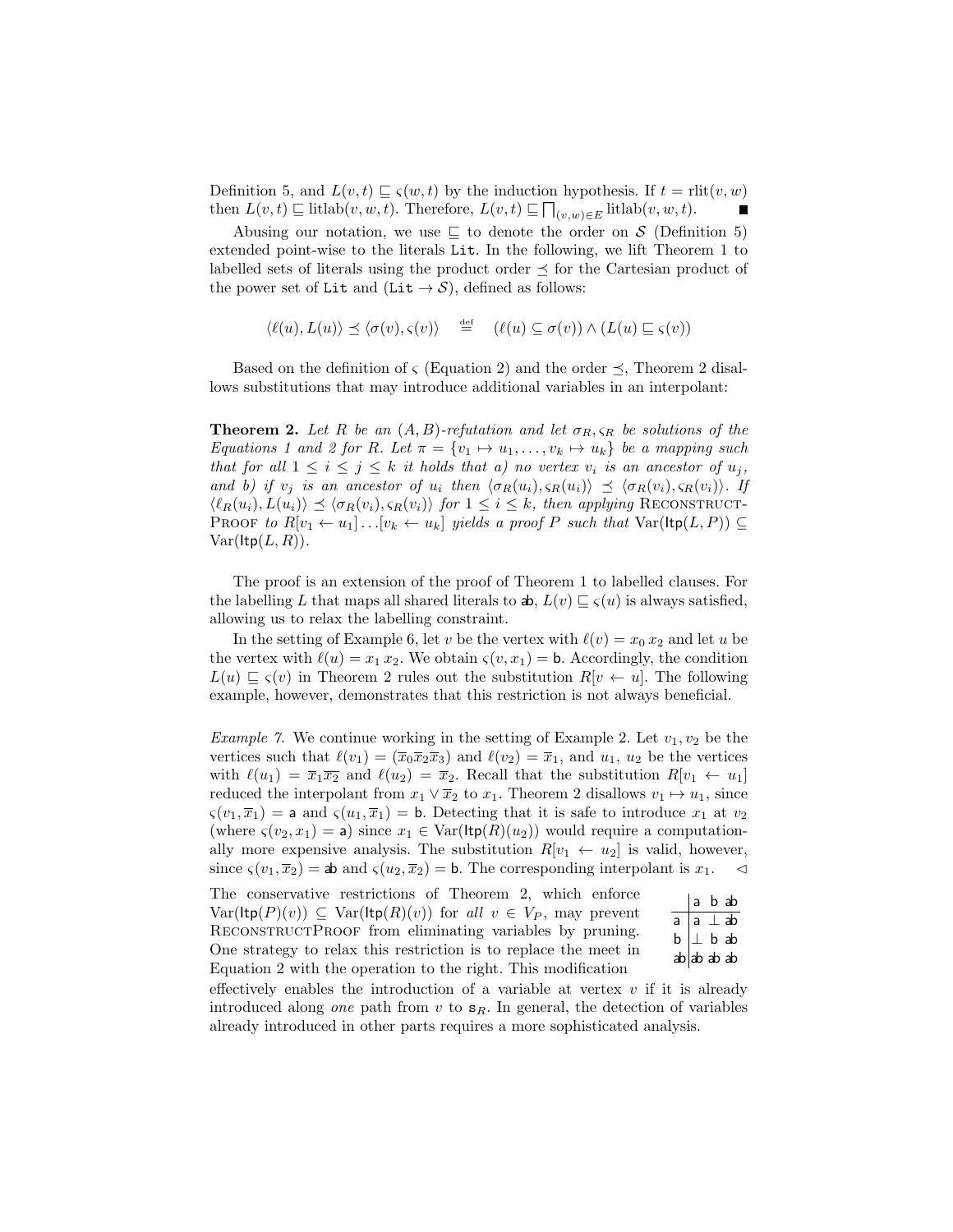| synthesis          |         |                   | [16] vs. $\overline{10}$ vs. $\overline{120}$ ] [16] vs. $\overline{10}$ ] |                    |                  | <b>HWMCC</b>                     |        |        | [16] vs. $\frac{10}{16}$ vs. $\frac{120}{16}$ vs. $\frac{10}{16}$ |                |         |  |
|--------------------|---------|-------------------|----------------------------------------------------------------------------|--------------------|------------------|----------------------------------|--------|--------|-------------------------------------------------------------------|----------------|---------|--|
| <i>solved</i>      | 92/133  |                   |                                                                            | 126/133            |                  | solved                           | 38/131 |        | 111/131                                                           |                |         |  |
| max size           |         | 367044            |                                                                            |                    | 1150888          | max size                         |        | 311151 |                                                                   |                | 1710588 |  |
| size $(\%)$        |         |                   | 17.35 22.89 25.23 18.74 24.57                                              |                    |                  | $ size(\%) $                     |        |        | $ 11.49\;14.12\;16.61  20.60\;25.66$                              |                |         |  |
| $\sqrt{2}$         |         | $0.62 \quad 0.68$ |                                                                            | $0.68$   0.65 0.69 |                  | $\frac{1}{2}$ vars $(\%)$        | 1.61   | 1.99   |                                                                   | 1.99 1.87 2.47 |         |  |
| $\vert$ time $(s)$ | $5 -$   |                   | 207 II                                                                     | 18                 | 15               | $\left  \text{time (s)} \right $ |        |        | 218 <sub>II</sub>                                                 | 30             | 23      |  |
| mem (GB)           | $1.2\,$ | 1.2               | 2.5                                                                        | 2.2                | 2.3 <sub>1</sub> | mem (GB)                         | 0.8    | 0.8    | $2.5$                                                             | 3.4            | 3.4     |  |

Table 1. We provide results for the benchmarks from synthesis and the HWMCC. We use a locality-preserving labelling function. For synthesis benchmarks, the partitions are acquired from the synthesis tool. For HWMCC benchmarks we use a random partition  $(A, B)$ . We compare ALL-RMPIVOTS [16] to RMPIVOTS<sub>T</sub> without (T0) and with (T20) a search for subsumed clauses (limited to at most 20 minutes). We chose to implement all-RmPivots rather than the algorithm from [13] because it is not clear how pruned edges are treated. In each comparison we use the intersection of solved benchmarks (no time- or mem-out in any configuration). Max size is the size of the largest solved proof measured in vertices. Size  $(\%)$  is the average reduction in proof vertices. Vars  $(\%)$ is the average reduction in variables in the final interpolant (analogous to interpolant size, cf. Footnote 5). Time (s) is the average run time (without proof creation). Mem (GB) is the average memory usage after proof creation.

# 5 Implementation and Experiments

We implemented (in Scala) the algorithms of §3.1 and §3.2 generalised to labelled clauses as described in §4. The performance of the algorithm in §3.1 and §3.2 hinges on an efficient check for the conditions of Theorems 1 and 2 (line 2 in Figure 5):

- Subsumption check. To identify clauses that subsume  $\sigma(v)$ , we maintain a single watch literal for each clause in  $R$ . By incrementally assigning the literals in  $\sigma(v)$  to F, the watch literal enables us to identify clauses  $\ell(u)$  that are inconsistent with  $\neg \sigma(v)$ . We may terminate before all subsuming clauses are found, in which case the algorithm favours shorter clauses. By prioritising literals in  $\ell(v) \subseteq \sigma(v)$ , we also avoid the unnecessary introduction of merge literals. The compatibility of  $L(v)$  and  $\zeta(u)$  is checked separately.
- Ancestor check. Our algorithm performs a pre-order traversal starting from  $s_R$ . To detect cycles, we maintain ancestor information that is restricted to initial vertices and vertices with out-degree larger than one (see Lemma 3). If a substitution  $v_i \mapsto u_i$  is performed, we remove the successors of  $v_i$  from the list of watched clauses up to the point where all literals in  $\ell(u_i) \setminus \ell(v_i)$ have been merged or eliminated (to avoid invalid substitutions), and mark all ancestors of  $u_i$  as tainted. We currently disallow any  $v_j$  to be an ancestor of  $u_i$   $(j \geq i)$  in our subsumption check.

We present an experimental evaluation of our algorithms in Table 1. We use benchmarks from reactive synthesis [6] obtained via [20] and single safety property examples from the 2013 Hardware Model Checking Competition (HWMCC).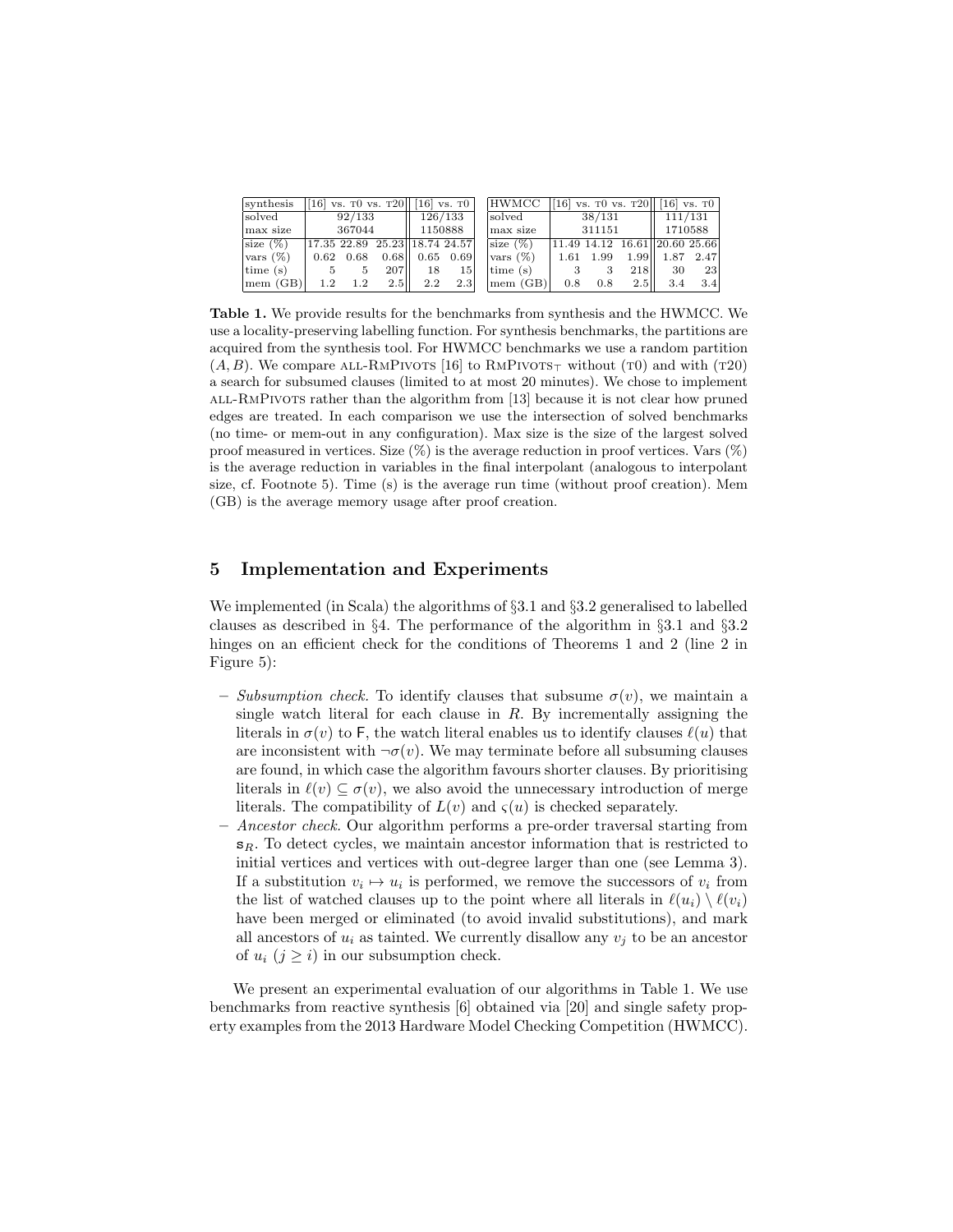We use PicoSAT [5] 957 (synthesis) and 959 (HWMCC) to obtain resolution proofs in TraceCheck format (-t option). We limited synthesis benchmarks to a TraceCheck file size between 100kB and 10MB (resulting in 133 benchmarks). We obtained the HWMCC proofs by unrolling until the file size grew beyond 10MB and pick the last file smaller than 10MB (resulting in 131 benchmarks). The experiments were run on an Intel Xeon E5645 2.40GHz with a 16GB JVM memory limit and a timeout of 30 minutes.

 $RMPivors<sub>T</sub>$  provides small but consistent improvements over Gupta's algorithm [16], for proof as well as interpolant reduction. Subsumption beyond SubsumeRes yields additional proof reduction, but is significantly more expensive (in consistence with the results in [3]). Since we currently choose the first (and smallest) subsuming clause found, we believe that there is still room for improvement by adding heuristics for selecting better candidates.

## 6 Conclusion

We present a framework for the reduction of refutations and interpolants, generalising the proof analysis introduced in [16] to subsumption. We point out potential conflicts between the reduction of proofs and interpolants and introduce conservative criteria that prevent subsumptions that are detrimental to interpolant size. As future work, we intend to explore more sophisticated proof analyses enabling a more aggressive reduction of interpolant size.

## References

- 1. M. Alekhnovich, J. Johannsen, T. Pitassi, and A. Urquhart. An exponential separation between regular and general resolution. In STOC. ACM, 2002.
- 2. P. B. Andrews. Resolution with merging. J. ACM, 15(3):367–381, 1968.
- 3. O. Bar-Ilan, O. Fuhrmann, S. Hoory, O. Shacham, and O. Strichman. Reducing the size of resolution proofs in linear time. STTT, 13(3):263–272, 2011.
- 4. A. Belov, I. Lynce, and J. Marques-Silva. Towards efficient mus extraction. AI Communications, 25(2):97–116, 2012.
- 5. A. Biere. PicoSAT essentials. JSAT, 4(2-4):75–97, 2008.
- 6. R. Bloem, R. Könighofer, and M. Seidl. Sat-based synthesis methods for safety specs. In K. McMillan and X. Rival, editors, Verification, Model Checking, and Abstract Interpretation, volume 8318 of Lecture Notes in Computer Science, pages 1–20. Springer Berlin Heidelberg, 2014.
- 7. J. Boudou and B. W. Paleo. Compression of propositional resolution proofs by lowering subproofs. In TABLEAUX, volume 8123 of LNCS. Springer, 2013.
- 8. G. Cabodi, C. Loiacono, and D. Vendraminetto. Optimization techniques for craig interpolant compaction in unbounded model checking. In Design, Automation and Test in Europe, pages 1417–1422. ACM, 2013.
- 9. W. Craig. Linear reasoning. A new form of the Herbrand-Gentzen theorem. J. Symbolic Logic, 22(3):250–268, 1957.
- 10. V. D'Silva. Propositional interpolation and abstract interpretation. In European Symposium on Programming, volume 6012 of LNCS. Springer, 2010.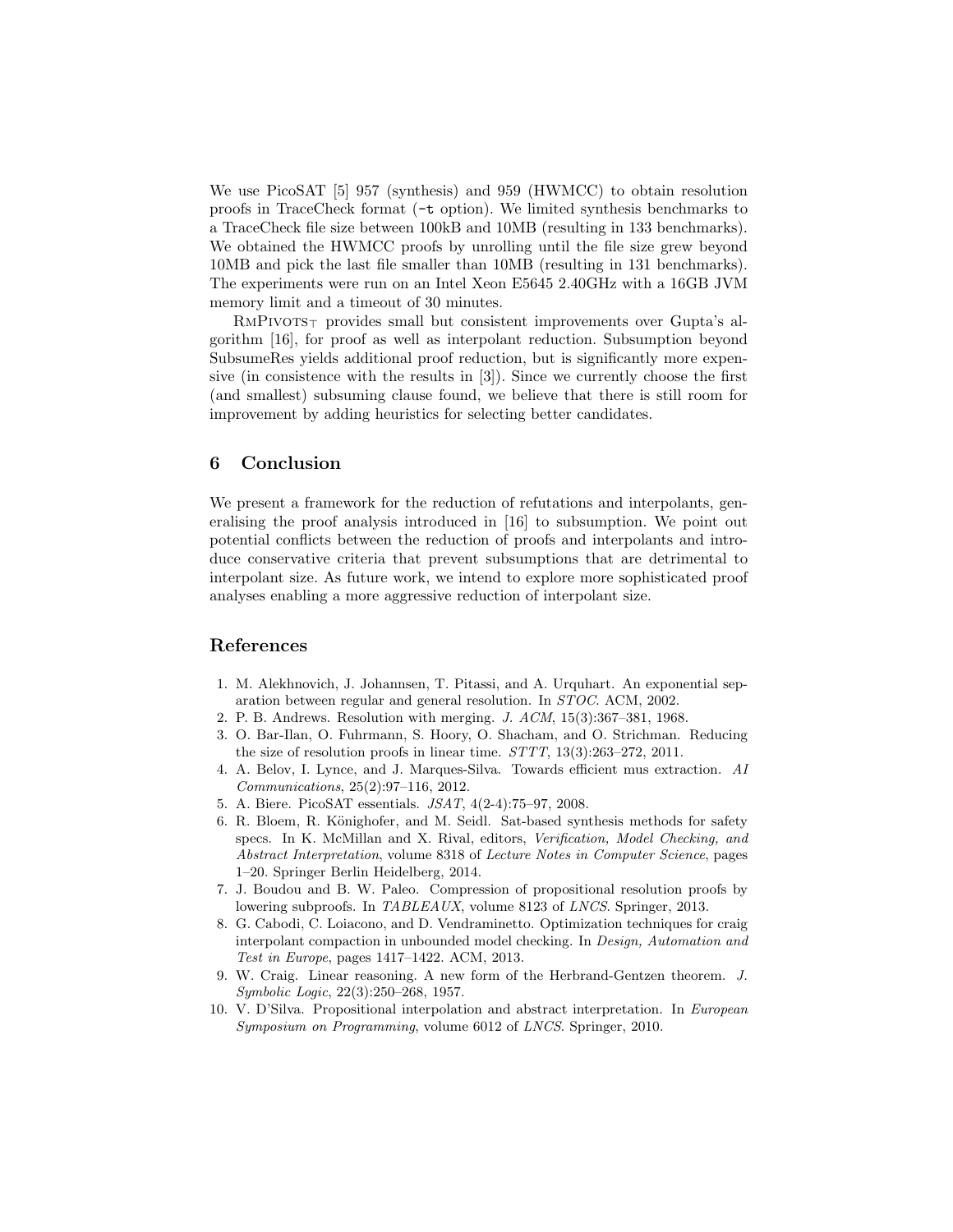- 11. V. D'Silva, D. Kroening, M. Purandare, and G. Weissenbacher. Restructuring resolution refutations for interpolation. Technical report, Oxford, October 2008.
- 12. V. D'Silva, D. Kroening, M. Purandare, and G. Weissenbacher. Interpolant strength. In VMCAI, volume 5944 of LNCS, pages 129–145. Springer, 2010.
- 13. P. Fontaine, S. Merz, and B. W. Paleo. Compression of propositional resolution proofs via partial regularization. In CADE, volume 6803 of LNCS. Springer, 2011.
- 14. R. Gershman, M. Koifman, and O. Strichman. Deriving small unsatisfiable cores with dominators. In CAV, volume 4144 of LNCS, pages 109–122. Springer, 2006.
- 15. E. Goldberg and Y. Novikov. Verification of proofs of unsatisfiability for CNF formulas. In Design, Automation and Test in Europe, pages 886–891. IEEE, 2003.
- 16. A. Gupta. Improved single pass algorithms for resolution proof reduction. In ATVA, volume 7561 of LNCS, pages 107–121. Springer, 2012.
- 17. N. Halbwachs and L. Zuck, editors. Applications of Craig Interpolants in Model Checking, volume 3440 of LNCS. Springer, 2005.
- 18. G. Hofferek, A. Gupta, B. Könighofer, J.-H. R. Jiang, and R. Bloem. Synthesizing multiple boolean functions using interpolation on a single proof. In Formal Methods in Computer-Aided Design, pages 77–84. IEEE, 2013.
- 19. G. Huang. Constructing Craig interpolation formulas. In Computing and Combinatorics, volume 959 of LNCS, pages 181-190. Springer, 1995.
- 20. J.-H. R. Jiang, H.-P. Lin, and W.-L. Hung. Interpolating functions from large Boolean relations. In ICCAD, pages 779–784. ACM, 2009.
- 21. J. Krajíček. Interpolation theorems, lower bounds for proof systems, and independence results for bounded arithmetic. J. Symbolic Logic, 62(2):457–486, 1997.
- 22. K. L. McMillan. Interpolation and SAT-based model checking. In CAV, volume 2725 of LNCS, pages 1–13. Springer, 2003.
- 23. K. L. McMillan. An interpolating theorem prover. Theoretical Comput. Sci., 345(1):101–121, 2005.
- 24. K. L. McMillan and N. Amla. Automatic abstraction without counterexamples. In TACAS, volume 2619 of LNCS, pages 2–17. Springer, 2003.
- 25. A. Nadel, V. Ryvchin, and O. Strichman. Efficient MUS extraction with resolution. In Formal Methods in Computer-Aided Design, pages 197–200. IEEE, 2013.
- 26. P. Pudlák. Lower bounds for resolution and cutting plane proofs and monotone computations. J. Symbolic Logic, 62(3):981–998, 1997.
- 27. S. F. Rollini, L. Alt, G. Fedyukovich, A. E. J. Hyvärinen, and N. Sharygina. PeRIPLO: A framework for producing effective interpolants in SAT-based software verification. In Logic for Programming, Artificial Intelligence, and Reasoning  $(LPAR)$ , volume 8312 of  $LNCS$ , pages 683-693. Springer, 2013.
- 28. S. F. Rollini, R. Bruttomesso, N. Sharygina, and A. Tsitovich. Resolution proof transformation for compression and interpolation. The Computing Research Repository, abs/1307.2028, 2013.
- 29. J. Simmonds, J. Davies, A. Gurfinkel, and M. Chechik. Exploiting resolution proofs to speed up LTL vacuity detection for BMC. STTT, 12(5):319–335, 2010.
- 30. G. Tseitin. On the complexity of derivation in propositional calculus. Studies in Mathematics and Mathematical Logic, Part II, 1970.
- 31. A. Urquhart. The complexity of propositional proofs. Bulletin of Symbolic Logic, 1(4):425–467, 1995.
- 32. B.-H. Wu, C.-J. Yang, C.-Y. Huang, and J.-H. Jiang. A robust functional ECO engine by SAT proof minimization and interpolation techniques. In ICCAD, 2010.
- 33. L. Zhang. On subsumption removal and on-the-fly CNF simplification. In SAT, volume 3569 of LNCS, pages 482–489. Springer, 2005.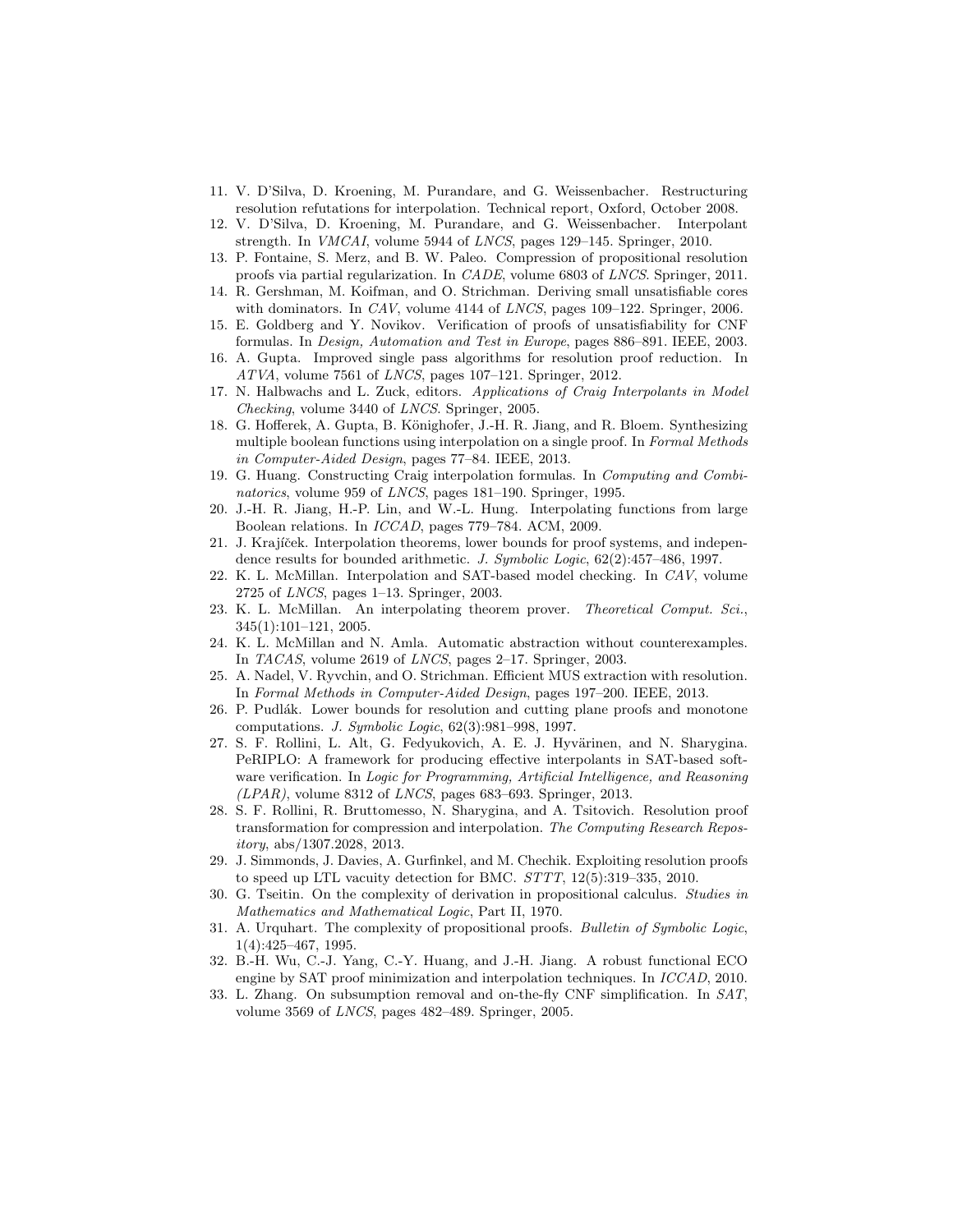## A Proofs

**Theorem 1.** Let R be a resolution proof, let  $\sigma_R$  be a solution of Equation 1 for R, and let  $\pi = \{v_1 \mapsto u_1, \ldots, v_k \mapsto u_k\}$  be a mapping such that for all  $1 \leq i \leq j \leq k$  it holds that a) no vertex  $v_i$  is an ancestor of  $u_j$ , and b) if  $v_j$  is an ancestor of  $u_i$  then  $\sigma_R(u_i) \subseteq \sigma_R(v_i)$ . If  $\ell_R(u_i) \subseteq (\ell_R(v_i) \cup \sigma_R(v_i))$  for  $1 \leq i \leq k$ , then applying RECONSTRUCTPROOF to  $R[v_1 \leftarrow u_1] \dots [v_k \leftarrow u_k]$  yields a proof P with sink  $s_P$  such that  $\ell_P(s_P) \subseteq \ell_R(s_R)$ .

*Proof:* Because of condition a),  $R[v_1 \leftarrow u_1] \dots [v_k \leftarrow u_k]$  is cycle-free. Otherwise, there must be a substitution  $v_i \mapsto u_j$  introducing a cycle through  $u_j$ . Since  $v_i$  is not an ancestor of  $u_i$  in R, the cycle must visit an edge from  $u_i$  to a successor of  $v_i$  introduced by the substitution  $v_i \mapsto u_i$ . This is impossible, since  $v_i$  is not an ancestor of  $u_j$ . Condition b) prevents that the substitution  $v_i \mapsto u_i$ introduces a path from  $v_j$  through a successor of  $v_i$  to  $s_R$  along which not all literals in  $\sigma(v_i)$  are eliminated.

The core of the proof is led by nested structural induction on the number of substitutions and the number of ancestors of  $s_R$ :

Outer base case  $(\pi = \emptyset)$ . Applying RECONSTRUCTPROOF to R trivially results in a proof P satisfying that  $\ell_P (\mathbf{s}_P) \subseteq (\ell_R (\mathbf{s}_R) \cup \sigma_R (\mathbf{s}_R)).$ 

Outer induction step. The outer induction hypothesis is that for every vertex  $v$ in  $R[v_1 \leftarrow u_1] \dots [v_j \leftarrow u_j]$ , the literals in  $\sigma_R(v)$  are eliminated along every path from v to the sink, and RECONSTRUCTPROOF yields a proof P with  $\ell_P (\mathbf{s}_P) \subseteq$  $(\ell_R(\mathbf{s}_R) \cup \sigma_R(\mathbf{s}_R))$  if applied to  $R[v_1 \leftarrow u_1] \dots [v_j \leftarrow u_j].$ 

Inner base case. Assume  $s_R$  has no ancestors. If  $s_R \neq v_{j+1}$ , then  $s_P = s_R$ and  $\ell(s_P) = \ell(s_R)$ . Otherwise,  $s_P = u_{j+1} = \pi(s_R)$ , where  $u_{j+1}$  is the root of a sub-proof of R such that no  $v_i$  is an ancestor of  $u_{j+1}$  for  $1 \leq i \leq$  $j+1$ . Therefore, RECONSTRUCTPROOF leaves  $u_{j+1}$  and  $\ell(u_{j+1})$  unmodified. The premise guarantees that  $\ell_R(u_{i+1}) \subseteq (\ell_R(\mathbf{s}_R) \cup \sigma_R(\mathbf{s}_R))$ , and therefore  $\ell_R(\mathbf{s}_P) \subseteq (\ell_R(\mathbf{s}_R) \cup \sigma_R(\mathbf{s}_R))$ . Condition b) warrants that the substitutions  $\{v_i \mapsto u_i \mid j+1 \leq i \leq k\}$  remain feasible.

Inner induction step. Consider the case that  $s_R$  has  $n + 1$  ancestors. The case where  $s_R = v_{j+1}$  is equivalent to the base case above. Therefore, let  $\mathbf{s}_R \neq v_{j+1}$ , and let  $R^+$  and  $R^-$  be the sub-proofs rooted at  $\mathbf{s}_R^+$  and  $\mathbf{s}_R^-$ , respectively. Each parent of  $s_R^+$  has at most n ancestors, so by induction applying RECONSTRUCTPROOF to  $R^+[v_1 \leftarrow u_1] \dots [v_{j+1} \leftarrow u_{j+1}]$  yields a proof P<sup>+</sup> with sink  $\mathbf{s}_P^+$  and  $\ell_{P^+}(\mathbf{s}_P^+) \subseteq (\ell_R(\mathbf{s}_R^+)) \cup \sigma(\mathbf{s}_R^+))$ , and similarly for  $R^-$ . Since RestoreRes $(s_R)$  eliminates the literals  $\text{rlit}(s_R^+, s_R)$  and  $\text{rlit}(s_R^-, s_R)$ , applying RestoreRes to  $\mathbf{s}_R$  results in a proof P satisfying  $\ell_P(\mathbf{s}_P) \subseteq (\ell_R(\mathbf{s}_R) \cup \sigma(\mathbf{s}_R)).$ 

Finally, the fact that  $\sigma(\mathbf{s}_R) = \emptyset$  establishes  $\ell_P(\mathbf{s}_P) \subseteq \ell_R(\mathbf{s}_R)$ .

**Theorem 2.** Let R be an  $(A, B)$ -refutation and let  $\sigma_R$ ,  $\varsigma_R$  be solutions of the Equations 1 and 2 for R. Let  $\pi = \{v_1 \mapsto u_1, \ldots, v_k \mapsto u_k\}$  be a mapping such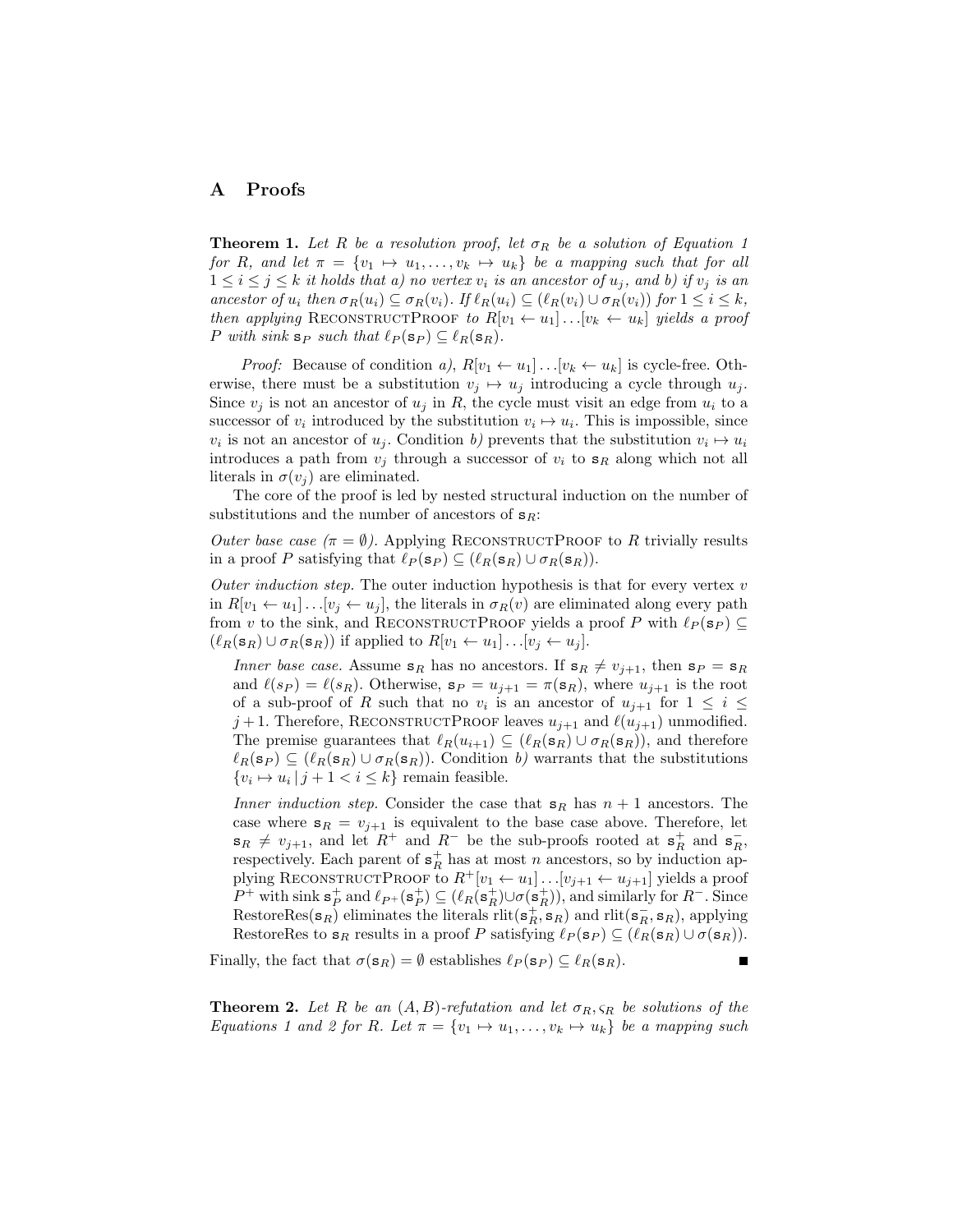that for all  $1 \leq i \leq j \leq k$  it holds that a) no vertex  $v_i$  is an ancestor of  $u_j$ , and b) if  $v_j$  is an ancestor of  $u_i$  then  $\langle \sigma_R(u_i), \varsigma_R(u_i) \rangle \preceq \langle \sigma_R(v_i), \varsigma_R(v_i) \rangle$ . If  $\langle \ell_R(u_i), L(u_i)\rangle \preceq \langle \sigma_R(v_i), \varsigma_R(v_i)\rangle$  for  $1 \leq i \leq k$ , then applying RECONSTRUCT-PROOF to  $R[v_1 \leftarrow u_1] \dots [v_k \leftarrow u_k]$  yields a proof P such that  $\text{Var}(\text{ltp}(L, P)) \subseteq$  $Var(ltp(L, R)).$ 

*Proof:* Given a sub-proof rooted at  $s_R$ , applying RECONSTRUCTPROOF yields a sub-proof P such that  $\ell(\mathbf{s}_P) \subseteq \sigma(\mathbf{s}_R)$  (by Corollary 1 and the induction hypothesis of the proof in Theorem 1). By lifting the proof of Theorem 1 to  $\preceq$ , we derive  $L(\mathbf{s}_P) \sqsubseteq \varsigma(\mathbf{s}_R)$ . Let  $\mathbf{s}_R$  be a vertex with ancestors  $\mathbf{s}_R^+$  and  $\mathbf{s}_R^-$ . By induction,  $\langle \ell(\mathbf{s}_P^+), L(\mathbf{s}_P^+) \rangle \preceq \langle \sigma(\mathbf{s}_R^+), \varsigma(\mathbf{s}_R^+) \rangle$ , and similarly for  $\mathbf{s}_R^-$ . Since  $\varsigma(\mathbf{s}_P^+, piv(\mathbf{s}_P)) \sqsubseteq \text{litlab}(\mathbf{s}_P^+, \mathbf{s}_P, piv(\mathbf{s}_P))$  and similarly for  $\mathbf{s}_P^-$  and  $\overline{piv(\mathbf{s}_P)}$  (by Equation 2), we have  $(L(\mathbf{s}_P^+, piv(\mathbf{s}_P)) \sqcup L(\mathbf{s}_P^-, \overline{piv(\mathbf{s}_P)})) \sqsubseteq (L(\mathbf{s}_R^+, piv(\mathbf{s}_R)) \sqcup$  $L(\mathbf{s}_R^-,\overline{piv(\mathbf{s}_R)}))$ , and therefore  $\text{Var}(\text{ltp}(R,L)(\mathbf{s}_P)) \subseteq \text{Var}(\text{ltp}(R,L)(\mathbf{s}_R))$  by Definition 7.

# B More Details on Related Work

Gupta [16] introduces the notion of an *expansion set*  $\rho$ , which resembles our  $\sigma$ in Equation 1, but rules out literals of opposing phase:

$$
\bigcap_{(v,w)\in E} (\rho(v) \cup \{\text{rlit}(v,w)\}) \setminus \{\neg \text{rlit}(v,w)\}.
$$
 (3)

According to [16], the expansion set  $\rho(v)$  is the "largest set of literals" such that the "appearance of literals from  $\rho(v)$  in  $\ell(v)$ " due to a proof transformation does not result in an invalid proof. Since the definition of  $\rho$  in Equation 3 (unlike σ) rules out literals of opposing phase, ρ(v) "is a subset of the resolving literals that appear in all the paths from v to  $s_R$ " [16]. RMPIVOTS performs a post-order traversal of R. Whenever  $\rho(v)$  contains  $piv(v)$  ( $\overline{piv(v)}$ , respectively), Gupta's version of RMPIVOTS prunes the sub-proof rooted at  $v^{-}$  ( $v^{+}$ , respectively).

The following example shows that  $\rho(v)$  is in fact not the "largest set of literals" whose introduction at v preserves the validity of a proof (as claimed in [16]) and that the restrictive definition of  $\rho$  in Equation 3 is detrimental.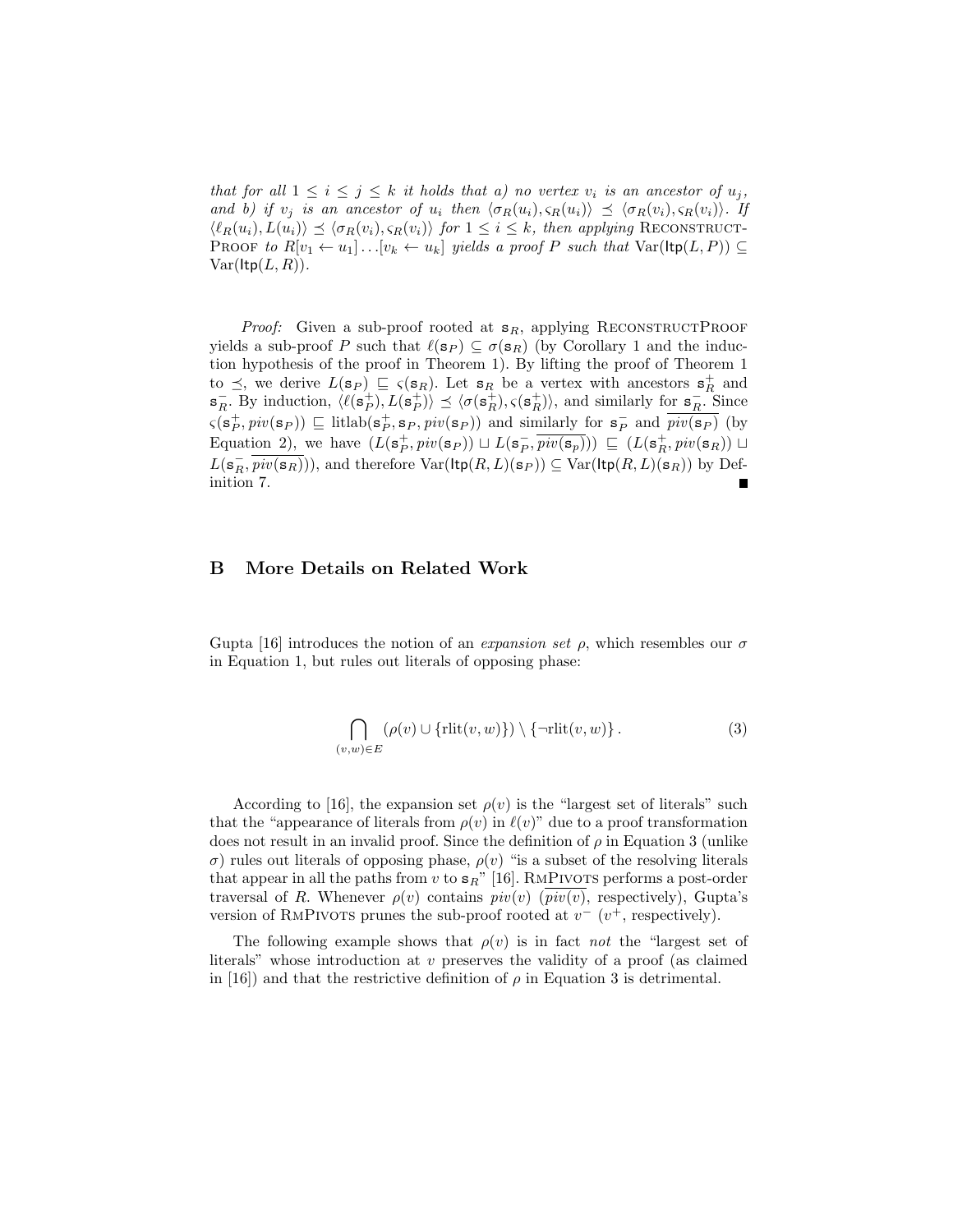Example 8. Consider the extension of the refutation in Figure  $3(a)$  to the right.

Let  $v_1$  and  $v_2$  be the vertices for which  $\ell(v_1) = px_2$  and  $\ell(v_2) = x_1\overline{p}$ , and let  $v_0$  be such that  $\ell(v_0) = x_0$ . We obtain  $\rho(v_1) = \{p, x_2, x_3\}$ , and  $\rho(v_2) = {\overline{p}, x_1, x_3}$  (since  $\rho$  only propagates last elimination of a literal over p), and therefore  $\rho(v_0) = \{x_0\}$ . On the other hand,  $\sigma(v_1) = \{p, \overline{p}, x_2, x_3\}$  and  $\sigma(v_1) = \{p, \overline{p}, x_1, x_3\}$ , and thus  $\sigma(v_0) =$  $\{p, x_0\}$ . Accordingly,  $\rho$  potentially admits fewer eliminations of redundant resolution steps than  $\sigma$ .



Thus, the algorithm in Fontaine et al. [13] and consequently our subsumptionbased algorithm in Section 3.1 achieves at least the same reduction as Gupta's version of RMPIVOTS.

In fact, the definition of  $\sigma$  is unnecessarily restrictive in the context of RMPIVOTS. Observe that  $\sigma(v_0) = \{p, x_0\}$  in the refutation in Example 8, even though RMPIVOTS prunes all but one outgoing edge of  $v_0$ . The constraints propagated from  $v_1$  and  $v_2$  result in the unnecessary exclusion of  $\overline{x}_3$  from  $\sigma(v_0)$ . We amend this by setting  $\sigma(v)$  to the top element  $\top$  of the power set lattice if a vertex  $v$  is pruned. Figure 4(b) shows the optimised version of RMPIVOTS, which intertwines the computation of  $\sigma$  and RMPIVOTS.

Boudou et al. [7] introduce a proof reconstruction technique called lowering, where resolutions are moved downwards in the proof by means of projection of literals. This technique is similar to the algorithm deployed in [11], where a similar approach is used to move resolutions on local pivots (c.f. 6) upwards in the proof. As pointed out in [7] paper, lowering can be sequentially combined with other proof reduction techniques such as our framework.

# C Additional Experimental Results

| svnthesis                        |      |         |                                                   | $T0$ vs. T $0$ -NS $T20$ vs. T $20$ -NS |  | <b>HWMCC</b> |         |                                                           | TO vs. $T0-NS$ T20 vs. T20-NS |         |         |  |        |  |
|----------------------------------|------|---------|---------------------------------------------------|-----------------------------------------|--|--------------|---------|-----------------------------------------------------------|-------------------------------|---------|---------|--|--------|--|
| solved                           |      | 127/133 | 92/133                                            |                                         |  |              |         |                                                           |                               | lsolved | 111/131 |  | 38/131 |  |
| max size                         |      | 1150888 | 367044                                            |                                         |  | max size     | 1710588 |                                                           | 311151                        |         |         |  |        |  |
| $\vert$ size $(\%)$              |      |         | $\vert 24.74 \vert 24.76 \vert \vert 25.23 \vert$ | 25.25                                   |  | $ size(\%) $ |         | $\left  25.66 \right  25.67 \right  \left  16.61 \right $ |                               | 16.62   |         |  |        |  |
| $\sqrt{\cos(\%)}$                | 0.69 | $0.69$  | 0.68                                              | 0.68                                    |  | $\sqrt{8}$   | 2.47    | 2.48                                                      | 1.99                          | 2.02    |         |  |        |  |
| $\left  \text{time (s)} \right $ | 18   | 18 II   | 209                                               | <b>210</b>                              |  | time(s)      | -23     | <b>23</b>                                                 | 218                           | 215     |         |  |        |  |
| mem (GB)                         | 2.4  | 2.4II   | 2.5                                               | 2.5                                     |  | mem (GB)     | 3.4     | 3.4                                                       | 2.6                           | 2.6     |         |  |        |  |

Table 2. Comparison of suppression of certain substitutions due to  $\subseteq$  (regular approach) and ignoring the label information (\*-ns configuration).